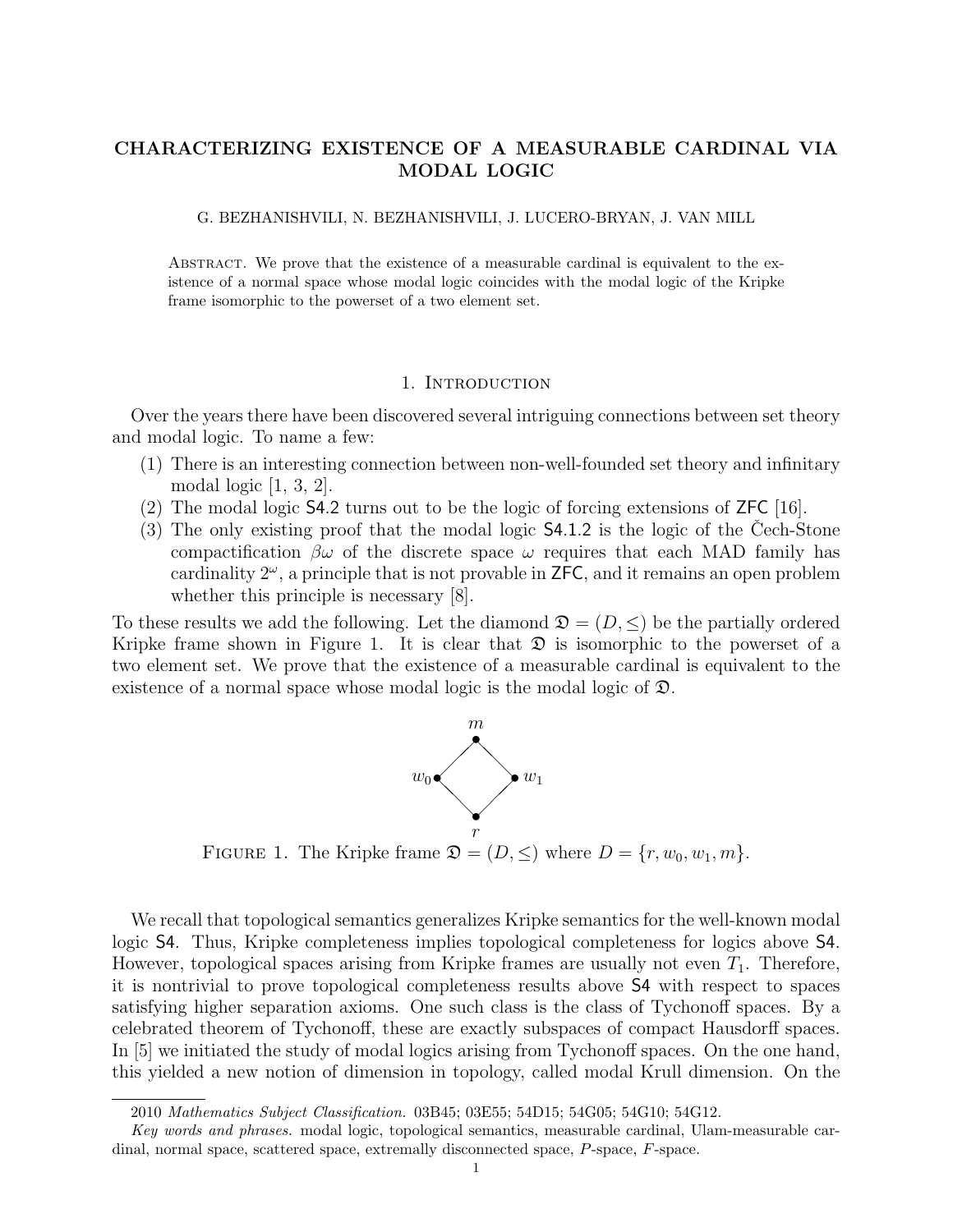other hand, it provided a new concept of zemanian logics which generalize the well-known modal logic of Zeman.

It is known that extremally disconnected spaces are topological models of the modal logic S4.2, and hereditarily extremally disconnected spaces are topological models of the modal logic S4.3. In [6] we showed that a modal logic above S4.3 is a zemanian logic iff it is the logic of an hereditarily extremally disconnected Tychonoff space. The simplest modal logic above  $\mathsf{S4.2}$  that is not above  $\mathsf{S4.3}$  is the logic of  $\mathfrak{D}$ . In this paper we show that topological completeness of the logic of  $\mathfrak D$  with respect to a normal space is equivalent to the existence of a measurable cardinal. Whether normal can be weakened to Tychonoff remains an open problem.

We conclude the introduction by briefly describing the key ingredients of the proof. If there exists a measurable cardinal  $\kappa$ , using a countably complete ultrafilter on  $\kappa$ , we first build a normal P-space Y. Combining the results of  $[12]$  and  $[13]$  then allows us to embed Y into the remainder of the Cech-Stone compactification  $\beta\mu$  of a cardinal  $\mu$  viewed as a discrete space. Letting  $Z = Y \cup \mu$  yields a normal space whose logic we prove is the logic of the diamond  $\mathfrak{D}$ . This we do by showing that a finite rooted Kripke frame  $\mathfrak{F}$  is an interior image of Z iff  $\mathfrak{F}$  is an interior image of  $\mathfrak{D}$ .

Conversely, suppose there exists a normal space  $Z$  whose logic is the logic of the diamond  $\mathfrak{D}$ . We first show that  $\mathfrak{D}$  is an interior image of Z. We then prove that without loss of generality the inverse image of the root r of  $\mathfrak{D}$  is a singleton  $\{a\}$ . We next prove that a is a P-point of an appropriately chosen subspace of Z. This allows us to define a family of subsets of Z whose cardinal is Ulam-measurable. Finally, it is well known that this implies the existence of a measurable cardinal.

# 2. Preliminaries

In this section we recall the necessary background from modal logic, its topological semantics, and measurable cardinals.

2.1. Modal logic. We use [10] as the main reference for modal logic. Modal formulas are built in the usual way using countably many propositional letters, the classical connectives  $\neg$  (negation) and  $\neg$  (implication), the modal connective  $\Box$  (necessity), and parentheses. We employ the standard abbreviations:  $\wedge$  (conjunction),  $\vee$  (disjunction), and  $\Diamond$  (possibility).

The well-known modal system S4 of Lewis is the least set of formulas containing the classical tautologies, the axioms

$$
\Box(p \to q) \to (\Box p \to \Box q),
$$
  
\n
$$
\Box p \to p,
$$
  
\n
$$
\Box p \to \Box \Box p,
$$

and closed under the inference rules of

Modus Ponens  $\frac{\varphi, \varphi \rightarrow \psi}{\psi},$ substitution  $\frac{\varphi(p_1,...,p_n)}{\varphi(\psi_1,...,\psi_n)},$ necessitation  $\frac{\varphi}{\Box \varphi}$ .

A Kripke frame is a pair  $\mathfrak{F} = (W, R)$  where W is a nonempty set and R is a binary relation on W. As usual, for  $w \in W$  we let

$$
R(w) = \{ v \in W \mid wRv \} \text{ and } R^{-1}(w) = \{ v \in W \mid vRw \};
$$

and for  $A \subseteq W$  we let

$$
R(A) = \bigcup \{ R(w) \mid w \in A \} \text{ and } R^{-1}(A) = \bigcup \{ R^{-1}(w) \mid w \in A \}.
$$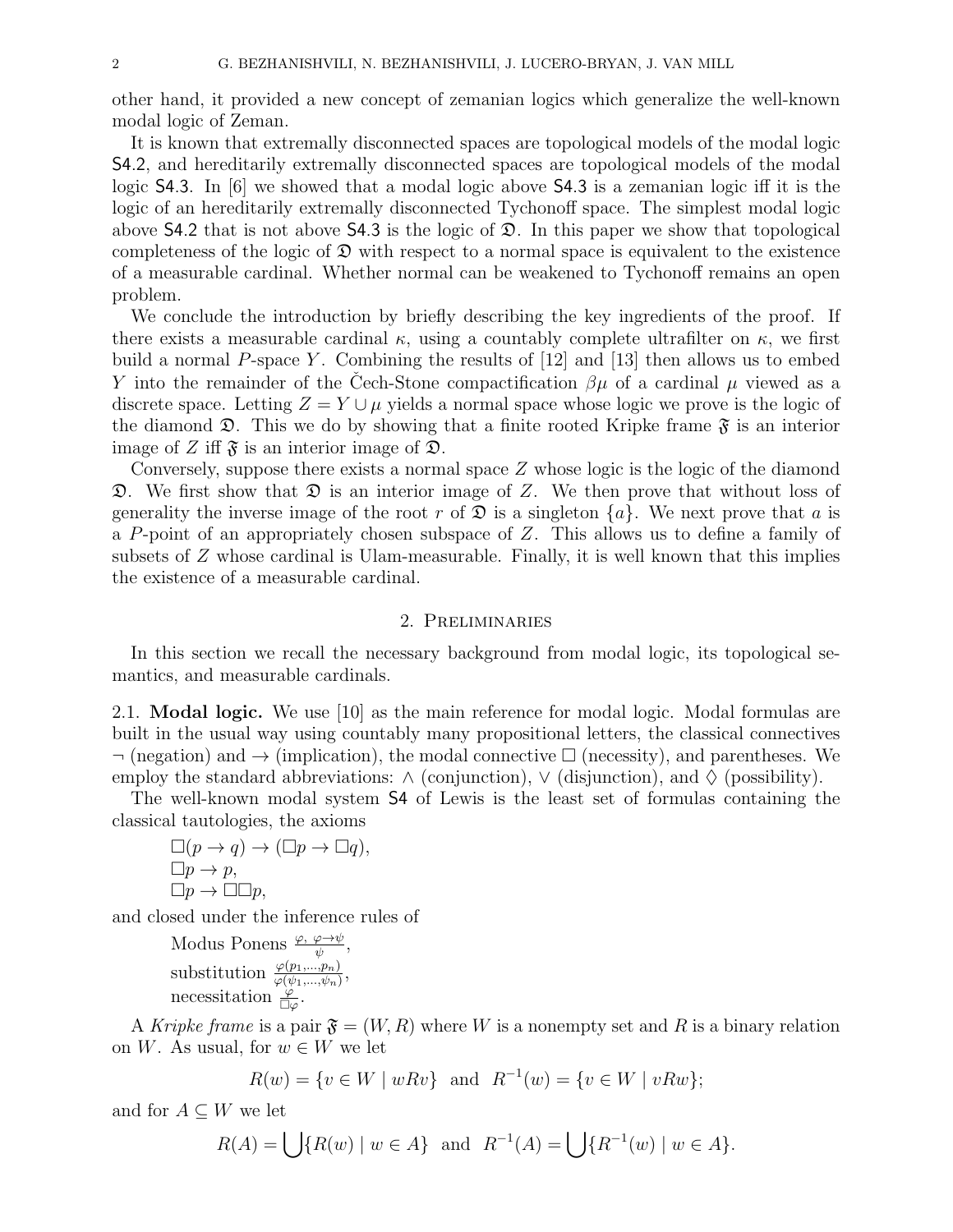Kripke semantics of modal logic recursively assigns to each formula a subset of a Kripke frame  $\mathfrak F$  by interpreting each propositional letter as a subset of W, the classical connectives as Boolean operations in the powerset  $\mathcal{G}(W)$ , and  $\Box$  as the operation  $\Box_R$  on  $\mathcal{G}(W)$  defined by

$$
\Box_R(A) = \{ w \in W \mid R(w) \subseteq A \}.
$$

Consequently,  $\Diamond$  is interpreted as the operation  $\Diamond_R$  on  $\wp(W)$  defined by

$$
\Diamond_R(A) = R^{-1}(A).
$$

Let  $\varphi$  be a modal formula and  $\mathfrak{F} = (W, R)$  a Kripke frame. Call  $\varphi$  valid in  $\mathfrak{F}$ , written  $\mathfrak{F} \models \varphi$ , provided  $\varphi$  evaluates to W for every assignment of the propositional letters. If  $\varphi$  is not valid in  $\mathfrak{F}$ , then we say that  $\varphi$  is refuted in  $\mathfrak{F}$ , and write  $\mathfrak{F} \not\models \varphi$ . The logic of  $\mathfrak{F}$  is the set of modal formulas valid in  $\mathfrak{F}$ ; in symbols  $\mathsf{L}(\mathfrak{F}) = \{ \varphi \mid \mathfrak{F} \models \varphi \}.$ 

A Kripke frame  $\mathfrak F$  is called an S4-frame if R is reflexive and transitive. The name is justified by the well-known fact that S4 is sound and complete with respect to S4-frames. In this paper we are mainly interested in the following logic.

**Definition 2.1.** Let  $L := L(\mathfrak{D})$  be the logic of the diamond  $\mathfrak{D}$  shown in Figure 1.

2.2. **Topological semantics.** Topological semantics interprets  $\Box$  as topological interior (and consequently  $\Diamond$  as topological closure). Specifically, for a topological space X, the propositional letters are assigned to subsets of  $X$ , the classical connectives are computed as the Boolean operations in  $\wp(X)$ , and  $\square$  is interpreted as the interior operator  $i : \wp(X) \to$  $\wp(X)$ , where iA is the greatest open subset of X contained in A. Consequently,  $\Diamond$  is interpreted as the closure operator  $c : \wp(X) \to \wp(X)$ , where cA is the least closed subset of X containing A.

Let  $\varphi$  be a modal formula and X a space. Call  $\varphi$  valid in X, denoted  $X \models \varphi$ , provided  $\varphi$ evaluates to X for every assignment of the propositional letters. If  $\varphi$  is not valid in X, then we say that  $\varphi$  is refuted in X, and write  $X \not\models \varphi$ . The logic of X is the set of formulas valid in X; symbolically,  $L(X) = {\varphi \mid X \models \varphi}$ . It is well known that S4 is sound and complete with respect to topological spaces.

There is a close connection between topological semantics and Kripke semantics for S4. Let  $\mathfrak{F} = (W, R)$  be an S4-frame. Call  $U \subseteq W$  an  $R$ -upset of  $\mathfrak{F}$  if  $w \in U$  and  $wRv$  imply  $v \in U$ . The set of R-upsets of  $\mathfrak F$  is a topology  $\tau_R$  on W in which every point w has a least neighborhood, namely  $R(w)$ . Such spaces are called *Alexandroff spaces*. We call  $(W, \tau_R)$  the Alexandroff space of  $\mathfrak{F}$ . For a modal formula  $\varphi$ , we have

$$
\mathfrak{F}\models\varphi\text{ iff }(W,\tau_R)\models\varphi.
$$

Thus, topological semantics generalizes Kripke semantics for S4, and hence Kripke completeness for logics above S4 implies topological completeness. However, since Alexandroff spaces are usually not even  $T_1$ -spaces, such topological completeness is not guaranteed with respect to, for example, normal spaces.

We recall that a topological space  $X$  is

- extremally disconnected (ED) if the closure of each open set is open;
- resolvable if X is the union of two disjoint dense subsets of  $X$ ;
- *irresolvable* if  $X$  is not resolvable;
- hereditarily irresolvable  $(HI)$  if every subspace of X is irresolvable.

Let

$$
\operatorname{grz}=\square(\square (p\rightarrow \square p)\rightarrow p)\rightarrow p
$$

be the Grzegorczyk axiom and

$$
\mathsf{ga} = \Diamond \Box p \to \Box \Diamond p
$$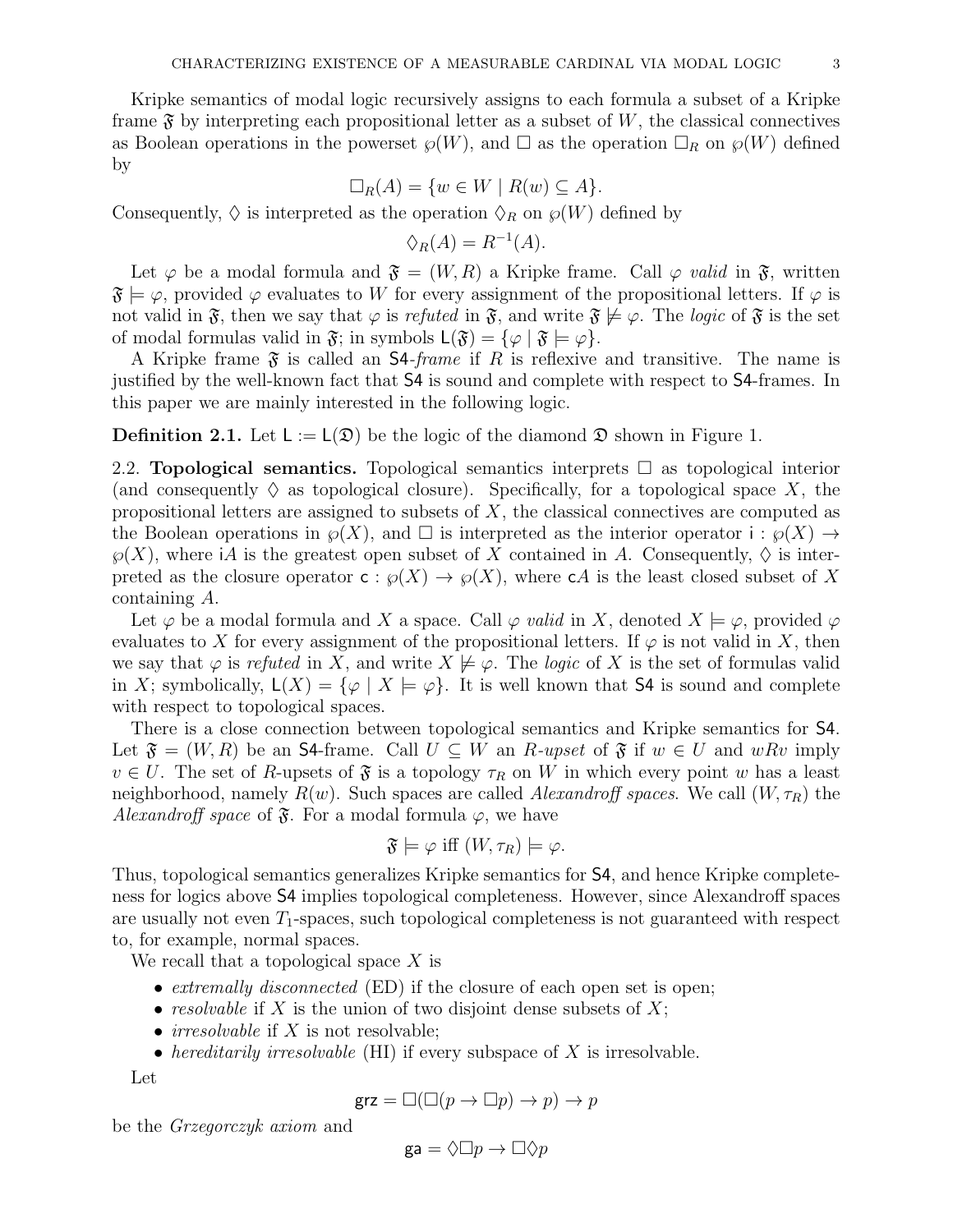the Geach axiom (see, e.g., [10]). It is well known that

$$
X \text{ is ED iff } X \models \text{grz};
$$
  

$$
X \text{ is HI iff } X \models \text{ga.}
$$

We next recall the definition of modal Krull dimension. For this we recall that a subset N of a space X is nowhere dense if  $i cN = \emptyset$ .

**Definition 2.2.** ([5, Sec. 3]) Define the *modal Krull dimension*  $\text{mdim}(X)$  of a topological space  $X$  recursively as follows:

> $mdim(X) = -1$  if  $X = \emptyset$ ,  $\text{mdim}(X) \leq n$  if  $\text{mdim}(N) \leq n-1$  for each N nowhere dense in X,  $mdim(X) = n$  if  $mdim(X) \leq n$  but  $mdim(X) \nleq n-1$ ,  $\text{mdim}(X) = \infty$  if  $\text{mdim}(X) \not\leq n$  for all  $n = -1, 0, 1, 2, \ldots$

Let

$$
\begin{array}{rcl}\n\mathsf{bd}_1 & = & \Diamond \Box p_1 \to p_1 \\
\mathsf{bd}_{n+1} & = & \Diamond (\Box p_{n+1} \land \neg \mathsf{bd}_n) \to p_{n+1} \text{ for } n \ge 1.\n\end{array}
$$

**Theorem 2.3.** ([5, Thm. 3.6]) Let X be a nonempty space and  $n \ge 1$ . Then

 $\text{mdim}(X) \leq n-1$  iff  $X \models \text{bd}_n$ .

For nonempty scattered Hausdorff spaces, there is a close connection between finite modal Krull dimension and Cantor-Bendixson rank. For  $Y \subseteq X$ , let dY be the set of limit points of Y and for an ordinal  $\alpha$ , let  $d^{\alpha}Y$  be defined recursively as follows:

$$
\begin{array}{rcl}\n\mathsf{d}^0 Y & = & Y, \\
\mathsf{d}^{\alpha+1} Y & = & \mathsf{d}(\mathsf{d}^\alpha Y), \\
\mathsf{d}^\alpha Y & = & \bigcap \{\mathsf{d}^\beta Y \mid \beta < \alpha\} \text{ if } \alpha \text{ is a limit ordinal.}\n\end{array}
$$

The Cantor-Bendixson rank of X is the least ordinal  $\gamma$  satisfying  $d^{\gamma}X = d^{\gamma+1}X$ . It is well known that a space X is scattered iff there is an ordinal  $\alpha$  such that  $d^{\alpha}X = \emptyset$ . Thus, the Cantor-Bendixson rank of a scattered space X is the least ordinal  $\gamma$  such that  $d^{\gamma}X = \emptyset$ .

Let X be a nonempty scattered Hausdorff space and  $n \in \omega$ . Then the Cantor-Bendixson rank of X is  $n+1$  iff  $d^n X \neq \emptyset$  and  $d^{n+1}X = \emptyset$ , which by [7, Thm. 4.9] happens iff  $mdim(X) = n.$ 

2.3. Measurable cardinals. We use [17, 18] as standard references for set theory, and also rely on  $|11|$  as the main reference for measurable cardinals. Let S be a set and  $\mathfrak{p}$  a free ultrafilter on S. We denote infinite cardinals by  $\kappa$ , the first uncountable cardinal by  $\omega_1$ , and recall that p is

- $\kappa$ -complete if  $\bigcap \mathcal{K} \in \mathfrak{p}$  for any family  $\mathcal{K} \subseteq \mathfrak{p}$  of cardinality  $\lt \kappa$ ;
- countably complete if  $\mathfrak p$  is  $\omega_1$ -complete (that is,  $\mathfrak p$  is closed under countable intersections).

**Definition 2.4.** ([11, Ch. 8]) An uncountable cardinal  $\kappa$  is

- measurable if there exists a  $\kappa$ -complete free ultrafilter on  $\kappa$ ;
- Ulam-measurable if there exists a countably complete free ultrafilter on  $\kappa$ .

Remark 2.5. While in [11] it is not assumed that measurable cardinals are uncountable, it is common to make such an assumption.

It is clear that every measurable cardinal is Ulam-measurable, and it is well known (see, e.g., [11, Thm. 8.31]) that the existence of an Ulam-measurable cardinal implies the existence of a measurable cardinal.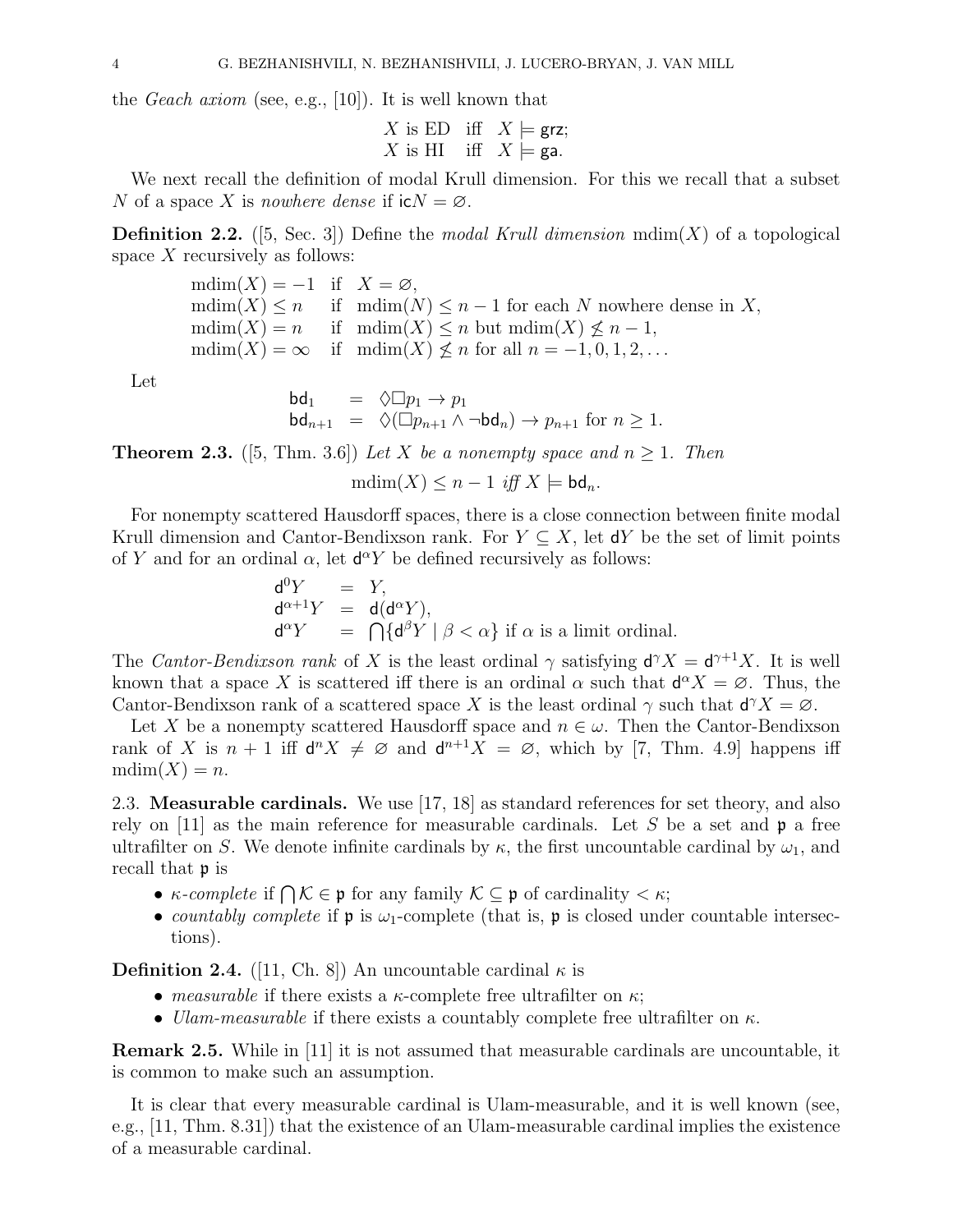# 3. Existence of a measurable cardinal is sufficient

In this section we prove that the existence of a measurable cardinal implies that there is a normal space Z such that  $L(Z) = L$ . We build Z in stages. Let  $\kappa$  be a measurable cardinal. Then  $\kappa$  is Ulam-measurable, and so there is a countably complete free ultrafilter p on  $\kappa$ . Let  $Y = (\kappa \times \{0, 1\}) \cup \{\mathfrak{p}\}\)$ . Consider the following family of subsets of Y:

 $\tau = \{U \subseteq Y \mid U \subseteq Y \setminus \{\mathfrak{p}\}\text{ or }\exists V, W \in \mathfrak{p}: U = (V \times \{0\}) \cup \{\mathfrak{p}\} \cup (W \times \{1\})\}.$ 



FIGURE 2. The space Y and an open neighborhood of  $\mathfrak{p}$ .

# **Lemma 3.1.** The family  $\tau$  is a topology on Y that is closed under countable intersections.

Proof. Clearly  $\emptyset, Y \in \tau$ . Let  $\{U_i \mid i \in I\} \subseteq \tau$  and let  $U = \bigcup \{U_i \mid i \in I\}$ . If  $\mathfrak{p} \notin U$ , then  $U \in \tau$ . Suppose  $\mathfrak{p} \in U$ . Then  $\mathfrak{p} \in U_i$  for some  $i \in I$ . Since  $U_i \in \tau$  and  $\mathfrak{p} \in U_i$ , there are  $V_0, V_1 \in \mathfrak{p}$  such that  $U_i = (V_0 \times \{0\}) \cup \{\mathfrak{p}\} \cup (V_1 \times \{1\})$ . For  $n \in \{0,1\}$ , set  $W_n = \{ \alpha \in \kappa \mid (\alpha, n) \in U \}.$  Let  $n \in \{0, 1\}$  and  $\alpha \in V_n$ . Then  $(\alpha, n) \in V_n \times \{n\} \subseteq U_i \subseteq U$ , giving that  $\alpha \in W_n$ . Therefore,  $V_n \subseteq W_n$ . Since  $V_n \in \mathfrak{p}$  and  $\mathfrak{p}$  is an ultrafilter,  $W_n \in \mathfrak{p}$ . It follows from the definition of  $W_n$  that  $W_n \times \{n\} = U \cap (\kappa \times \{n\})$ . Thus,

$$
U = U \cap Y = U \cap ((\kappa \times \{0\}) \cup \{\mathfrak{p}\} \cup (\kappa \times \{1\}))
$$
  
= 
$$
(U \cap (\kappa \times \{0\})) \cup (U \cap \{\mathfrak{p}\}) \cup (U \cap (\kappa \times \{1\}))
$$
  
= 
$$
(W_0 \times \{0\}) \cup \{\mathfrak{p}\} \cup (W_1 \times \{1\}) \in \tau.
$$

Consequently,  $\tau$  is closed under union.

Let  $\{U_i \mid i \in \omega\} \subseteq \tau$  and let  $U = \bigcap \{U_i \mid i \in \omega\}$ . If  $\mathfrak{p} \notin U$ , then  $U \in \tau$ . Suppose  $\mathfrak{p} \in U$ . Let  $i \in \omega$ . Since  $\mathfrak{p} \in U_i$  and  $U_i \in \tau$ , there are  $V_i, W_i \in \mathfrak{p}$  such that  $U_i =$  $(V_i \times \{0\}) \cup \{\mathfrak{p}\} \cup (W_i \times \{1\}).$  Put  $V = \bigcap \{V_i \mid i \in \omega\}$  and  $W = \bigcap \{W_i \mid i \in \omega\}.$  As p is countably complete, we have that  $V, W \in \mathfrak{p}$ .

Claim 3.2.  $U = (V \times \{0\}) \cup \{\mathfrak{p}\} \cup (W \times \{1\}).$ 

*Proof.* Let  $\alpha \in \kappa$ . We have

$$
(\alpha, 0) \in U \quad \text{iff} \quad (\alpha, 0) \in U_i \text{ for all } i \in \omega
$$
\n
$$
\text{iff} \quad \alpha \in V_i \text{ for all } i \in \omega
$$
\n
$$
\text{iff} \quad \alpha \in V
$$
\n
$$
\text{iff} \quad (\alpha, 0) \in V \times \{0\}
$$
\n
$$
\text{iff} \quad (\alpha, 0) \in (V \times \{0\}) \cup \{\mathfrak{p}\} \cup (W \times \{1\}).
$$

Similarly,  $(\alpha, 1) \in U$  iff  $(\alpha, 1) \in (V \times \{0\}) \cup \{\mathfrak{p}\} \cup (W \times \{1\})$ . The claim follows.

We conclude that  $\tau$  is a topology on Y that is closed under countable intersections.  $\Box$ 

**Remark 3.3.** That  $\kappa$  is a measurable cardinal is used to see that  $\tau$  is closed under countable intersections. In fact, this is the only place where we use that  $\kappa$  is a measurable cardinal.

**Definition 3.4.** (See, e.g., [20, p. 37]) A Tychonoff space is a P-space if every  $G_{\delta}$ -set in X is open.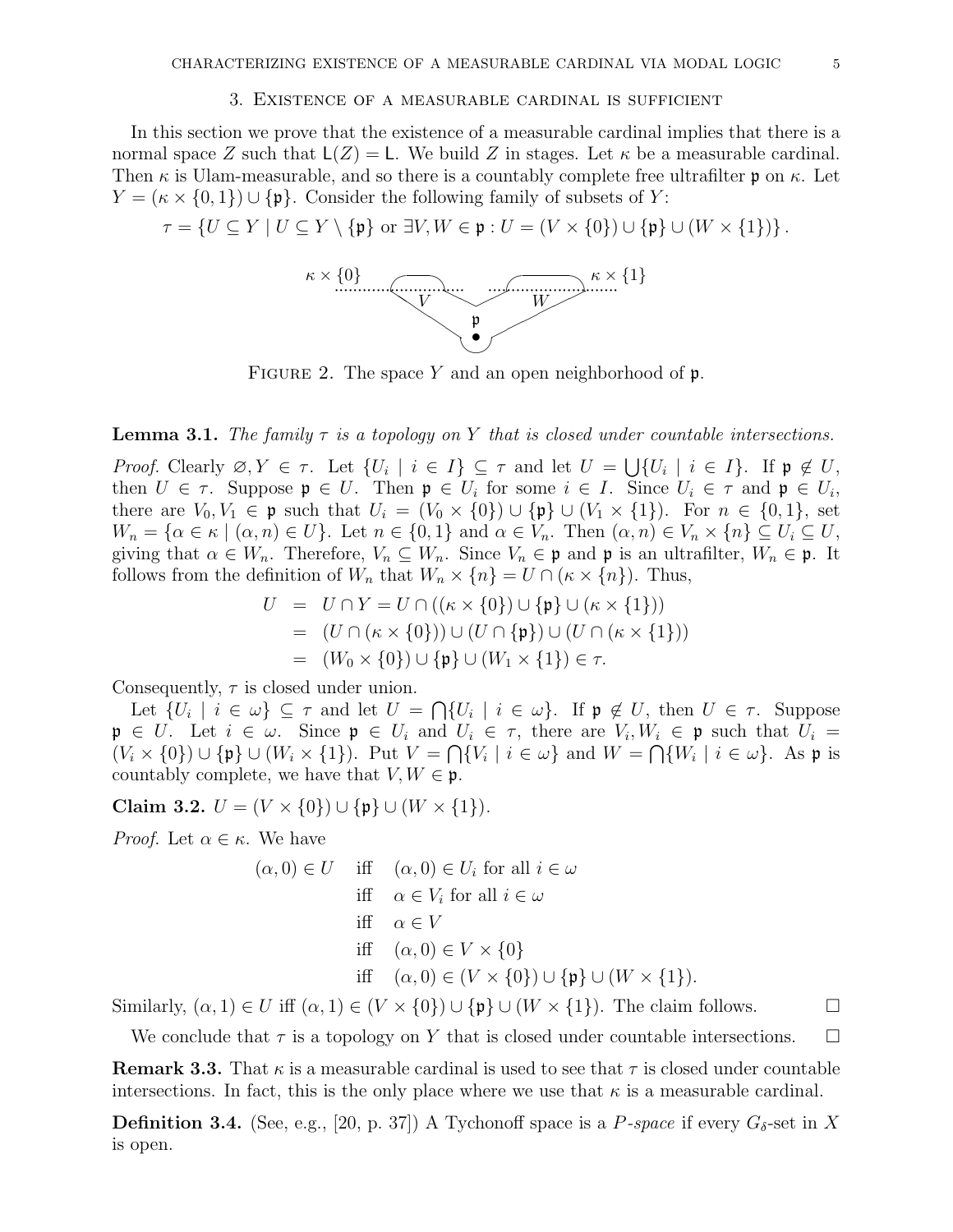#### **Lemma 3.5.** The space  $Y$  is a normal  $P$ -space.

*Proof.* It is easy to see that each singleton in Y is closed, so Y is a  $T_1$ -space. Let A, B be disjoint closed subsets of Y. Either  $\mathfrak{p} \notin A$  or  $\mathfrak{p} \notin B$ , and we may assume without loss of generality that  $\mathfrak{p} \notin A$ . Then  $A \subseteq Y \setminus \{\mathfrak{p}\}\)$ , hence A is open. Therefore,  $U := A$  and  $V := Y \setminus A$  are disjoint open subsets of Y separating A and B. Thus, Y is normal, and hence it follows from Lemma 3.1 that Y is a P-space.  $\Box$ 

Since Y is a P-space, it follows from [12, Sec. 2] that the Cech-Stone compactification  $\beta Y$ of Y can be embedded into a compact Hausdorff ED-space, say  $E$ . By Efimov's Theorem [13, Sec. 1], there is a cardinal  $\mu$ , equipped with the discrete topology, such that the space E can be embedded into  $\beta\mu$ . It is well known (see, e.g., [14, Exercise 3.6.B.b]) that  $\beta\mu$  can be embedded in the remainder  $\beta\mu\setminus\mu$ . Combining these results yields a sequence of embeddings

(1) 
$$
Y \hookrightarrow \beta Y \hookrightarrow E \hookrightarrow \beta \mu \hookrightarrow \beta \mu \setminus \mu
$$

that gives an embedding of Y into  $\beta\mu \setminus \mu$ . We identify Y with its image in  $\beta\mu$ ; see Figure 3.



FIGURE 3. Y as a subspace of  $\beta\mu$ .

**Definition 3.6.** Let Z be the subspace  $\mu \cup Y$  of  $\beta\mu$ .

Our goal is to show that Z is a normal space such that  $L(Z) = L$ .

**Lemma 3.7.** The space  $Z$  is a scattered ED-space of Cantor-Bendixson rank 3.

Proof. Since  $Z \supseteq \mu$  and  $\mu$  is dense in  $\beta\mu$ , we have that Z is dense in  $\beta\mu$ . As  $\beta\mu$  is an ED-space (see, e.g., [14, Cor. 6.2.28]) and a dense subspace of an ED-space is an ED-space (see, e.g., [14, Exercise  $(6.2 \text{ G.c})$ ), it follows that Z is an ED-space.

We have  $d^3Z = d^2Y = d\{\mathfrak{p}\}\ = \varnothing$  and  $d^2Z = dY = \{\mathfrak{p}\}\neq \varnothing$ . Therefore, Z is scattered and of Cantor-Bendixson rank 3.

**Lemma 3.8.** The space  $Z$  is normal.

*Proof.* Clearly Z is  $T_1$  since it is a subspace of a  $T_1$ -space. Let A and B be disjoint closed subsets of Z. Since  $\mu$  is the set of isolated points of Z, we have that  $A \cap \mu$  and  $B \cap \mu$  are disjoint open subsets of Z. Let  $A_0 = c(A \cap \mu)$  and  $B_0 = c(B \cap \mu)$ . Because Z is ED,  $A_0$ and  $B_0$  are disjoint clopen subsets of Z. Let  $A_1 = A \setminus A_0$  and  $B_1 = B \setminus B_0$ . Then  $A_1$  and  $B_1$  are disjoint closed subsets of Y. Since Y is normal, it follows from [14, Cor. 3.6.4] that  $c_{\beta Y}(A_1)$  and  $c_{\beta Y}(B_1)$  are disjoint, where  $c_{\beta Y}$  is the closure in  $\beta Y$ . Because  $\beta Y$  is (up to homeomorphism) a closed subspace of  $\beta\mu$ , we have

$$
\mathsf c_{\beta\mu}(A_1)\cap\mathsf c_{\beta\mu}(B_1)=\mathsf c_{\beta Y}(A_1)\cap\mathsf c_{\beta Y}(B_1)=\varnothing.
$$

Since  $\beta\mu$  is normal, there are disjoint open subsets  $U_1$  and  $V_1$  of  $\beta\mu$  such that  $c_{\beta\mu}(A_1) \subseteq U_1$ and  $c_{\beta\mu}(B_1) \subseteq V_1$ .

Clearly  $U := U_1 \cap Z$  and  $V := V_1 \cap Z$  are disjoint open subsets of Z. As both  $A_0$  and  $B_0$  are clopen in Z, it follows that both  $U\backslash B_0$  and  $V\backslash A_0$  are open in Z, and hence  $U_0 := A_0 \cup (U\backslash B_0)$ and  $V_0 := B_0 \cup (V \setminus A_0)$  are disjoint open subsets of Z. It is clear that  $A_1 \subseteq U_1 \cap Z = U$ .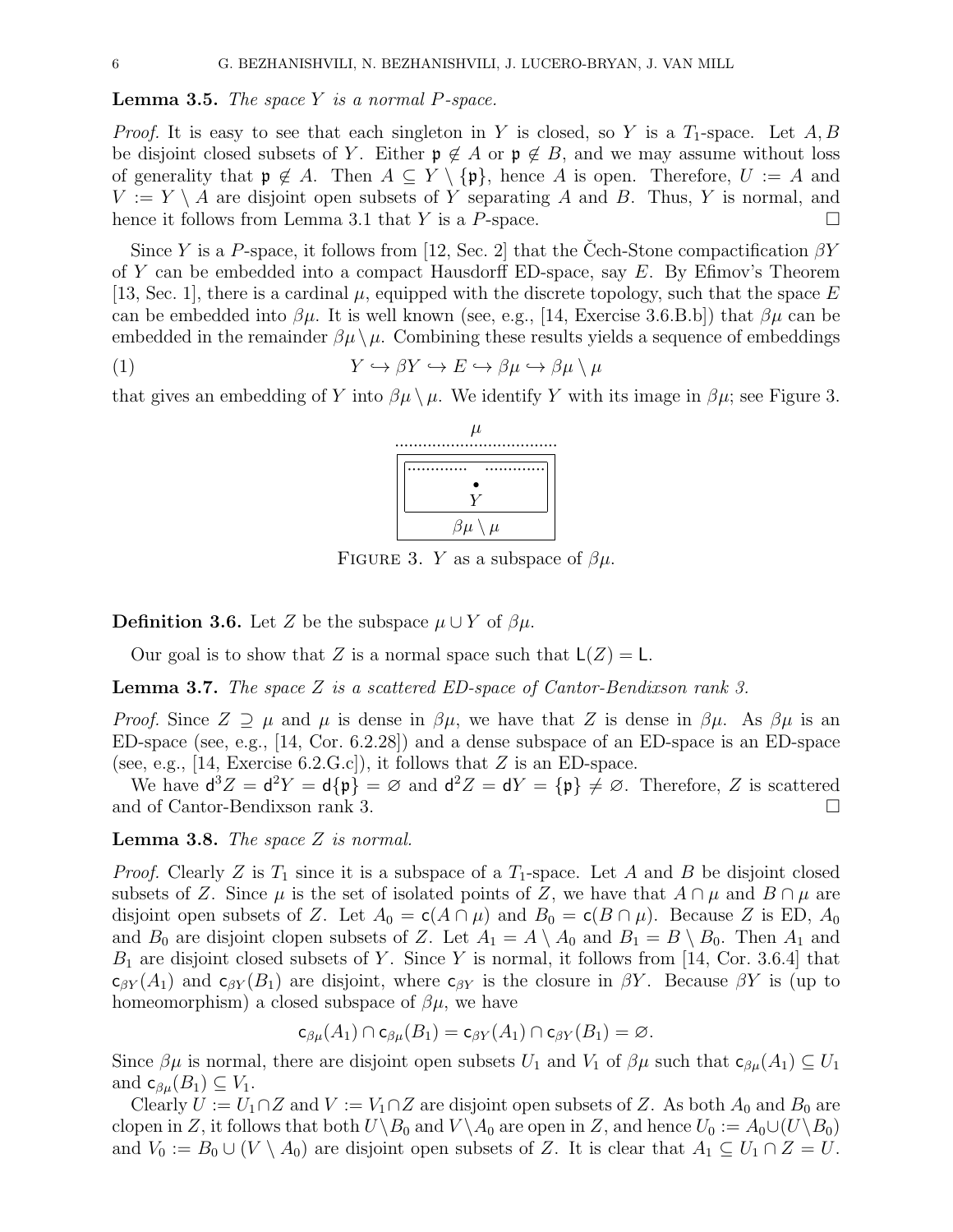Because  $A_1$  and  $B_0$  are disjoint,  $A_1 \subseteq U \setminus B_0$ , so  $A = A_0 \cup A_1 \subseteq A_0 \cup (U \setminus B_0) = U_0$ . Similarly,  $B \subseteq V_0$ . Thus, Z is normal.

We recall that a map  $f: X \to X'$  between spaces is *interior* if f is both continuous and open. If in addition f is onto, then we call  $X'$  an *interior image* of X. If  $X'$  is the Alexandroff space of an **S4**-frame  $\mathfrak{F}$ , then we say that  $\mathfrak{F}$  is an *interior image* of X. Finally, if X is the Alexandroff space of an S4-frame  $\mathfrak{G}$ , then we say that  $\mathfrak{F}$  is an *interior image* of  $\mathfrak{G}$ .

**Remark 3.9.** It is well known that  $\mathfrak{F} = (W, R)$  is an interior image of  $\mathfrak{G} = (V, S)$  iff  $\mathfrak{F}$  is a p-morphic image of  $\mathfrak{G}$ , where we recall that a p-morphism is a map  $f: V \to W$  such that  $f^{-1}R^{-1}(w) = S^{-1}f^{-1}(w)$  for each  $w \in W$ .

**Convention 3.10.** Since the diamond  $\mathfrak{D} = (D, \leq)$  is a poset (partially ordered set), for  $w \in D$  we write  $\uparrow w$  and  $\downarrow w$  instead of  $R(w)$  and  $R^{-1}(w)$ , respectively.

**Lemma 3.11.** The diamond  $\mathfrak{D}$  is an interior image of Z.

*Proof.* Define  $f: Z \to D$  by

$$
f(z) = \begin{cases} m & \text{if } z \in \mu \\ w_0 & \text{if } z \in \kappa \times \{0\} \\ w_1 & \text{if } z \in \kappa \times \{1\} \\ r & \text{if } z = \mathfrak{p} \end{cases}
$$

It is clear that f is a well-defined onto mapping. To prove that f is interior, it is sufficient to show that  $f^{-1}\downarrow w = \mathsf{c} f^{-1}(w)$  for each  $w \in D$ . Since  $\mu$  is dense in Z, we have

 $f^{-1}\downarrow m = f^{-1}(D) = Z = c\mu = cf^{-1}(m).$ 

Because Z is  $T_1$ , we have

$$
f^{-1}\downarrow r = f^{-1}(r) = {\mathfrak{p}} = {\mathfrak{c}}{\mathfrak{p}} = {\mathfrak{c}}f^{-1}(r).
$$

Since Y is closed in Z, we have that  $c_Y A = cA$  for any  $A \subseteq Y$ , where  $c_Y A$  is closure in Y. Let  $n \in \{0,1\}$ . Then  $(\kappa \times \{n\}) \cup \{\mathfrak{p}\}\$ is closed in Y. Therefore,  $\mathfrak{p} \in \mathsf{c}_Y (\kappa \times \{n\})$ . Thus,  $c(\kappa \times \{n\}) = c_Y (\kappa \times \{n\}) = (\kappa \times \{n\}) \cup \{\mathfrak{p}\}.$  This yields

$$
f^{-1}\downarrow w_n = f^{-1}(\{w_n, r\}) = (\kappa \times \{n\}) \cup \{\mathfrak{p}\} = \mathsf{c}(\kappa \times \{n\}) = \mathsf{c}f^{-1}(w_n).
$$

Consequently,  $f$  is interior.

We are ready for the main lemma of this section. For this we recall that an S4-frame  $\mathfrak{F} = (W, R)$  is rooted if there is  $w \in W$  (a root of  $\mathfrak{F}$ ) such that  $W = R(w)$ .

**Lemma 3.12.** Let  $\mathfrak{F} = (W, R)$  be a finite rooted S4-frame. If  $\mathfrak{F}$  is an interior image of Z, then  $\mathfrak F$  is an interior image of  $\mathfrak D$ .

*Proof.* We start by observing some properties of  $\mathfrak{F}$ . Since Z is scattered, it is HI. Because Z is also of Cantor-Bendixson rank 3, it follows from Section 2.2 that the formulas grz and  $\mathsf{bd}_3$  are valid in Z. As  $\mathfrak{F}$  is an interior image of Z, these formulas are also valid in  $\mathfrak{F}$  (see, e.g., [4, Prop. 2.9(2)]). Therefore, R is a partial order and the R-depth of  $\mathfrak{F}$  is  $\leq 3$  (see, e.g., [10, Props. 3.48 & 3.44]). In addition, since Z is ED, so is  $\mathfrak{F}$ . Thus, as  $\mathfrak{F}$  is rooted,  $\mathfrak{F}$  has a maximum (see, e.g., [10, Cor. 3.38]).

We consider three cases based on the depth of  $\mathfrak{F}$ . First, suppose that the depth of  $\mathfrak{F}$  is 1. Then W is a singleton and it is clear that  $\mathfrak F$  is an interior image of  $\mathfrak D$ . Next suppose that the depth of  $\mathfrak{F}$  is 2. Since  $\mathfrak{F}$  is a rooted poset with a maximum,  $\mathfrak{F}$  is isomorphic to the two element chain (see Figure 4). It is easy to see that mapping the root of  $\mathfrak D$  to the root of  $\mathfrak F$ and all the other points of  $\mathfrak D$  to the maximum of  $\mathfrak F$  is an onto interior map.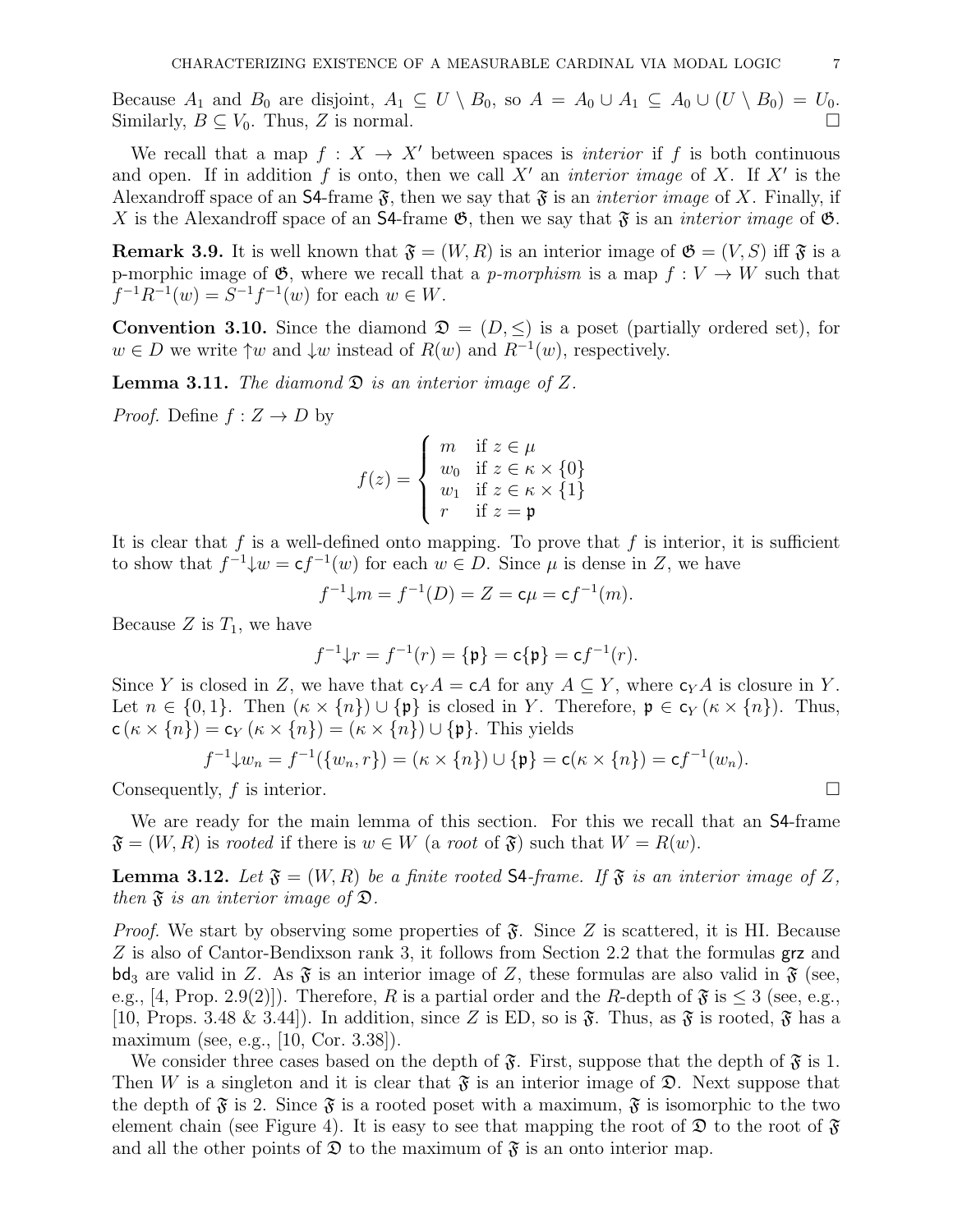# • •

FIGURE 4. The two element chain.

Finally, suppose that the depth of  $\mathfrak{F}$  is 3. Then  $\mathfrak{F}$  is isomorphic to the frame depicted in Figure 5 where  $W = \{0, v_0, \ldots, v_m, 1\}$  and  $m \in \omega$ .



FIGURE 5. The poset  $\mathfrak{F}$  of depth 3.

If  $m = 0$ , then it is easy to see that mapping the root of  $\mathfrak{D}$  to the root of  $\mathfrak{F}$ , the maximum of  $\mathfrak D$  to the maximum of  $\mathfrak F$ , and  $w_0, w_1$  to  $v_0$  is an onto interior map. If  $m = 1$ , then  $\mathfrak D$  is isomorphic to  $\mathfrak{F}$ , so it is obvious that  $\mathfrak{F}$  is an interior image of  $\mathfrak{D}$ . Thus, to complete the proof, it suffices to show that  $m \not\geq 2$ .

Suppose that  $m \geq 2$  and let  $f: Z \to W$  be an interior mapping onto  $\mathfrak{F}$ .

# Claim 3.13.

- (1)  $\mu \subseteq f^{-1}(1)$ .
- (2)  $\{\mathfrak{p}\}=f^{-1}(0)$ .

$$
(3) f^{-1}(\{v_0,\ldots,v_m\}) \subseteq Y \setminus \{\mathfrak{p}\}.
$$

(4)  $\mathfrak{p} \in \mathsf{c}(f^{-1}(v_i) \cap (\kappa \times \{0\})) \cup \mathsf{c}(f^{-1}(v_i) \cap (\kappa \times \{1\}))$  for each  $i \in \{0, \ldots, m\}$ .

*Proof.* (1) Since each  $z \in \mu$  is isolated and f is interior, we have that  $f(z)$  is the maximum of  $\mathfrak{F}$ . Thus,  $f(z) = 1$ .

(2) Because f is onto, there is  $z \in f^{-1}(0)$ . By (1), we have that  $z \in Y$ . If  $z \neq \mathfrak{p}$ , then z is an isolated point of Y, so there is an open subset U of Z such that  $\{z\} = U \cap Y$ . As f is interior and U is open,  $f(U)$  is an R-upset of  $\mathfrak{F}$ . Therefore,  $f(U) = W$  since  $0 = f(z) \in f(U)$ . On the other hand,

$$
f(U) = f((U \cap Y) \cup (U \cap \mu)) \subseteq f(\{z\} \cup \mu) = f(\{z\}) \cup f(\mu) = \{0\} \cup \{1\} \neq W.
$$

The obtained contradiction proves that  $z = \mathfrak{p}$ . Thus,  $f^{-1}(0) = {\mathfrak{p}}$ .

(3) Follows immediately from (1) and (2) since  $\mu \cup {\{\mathfrak{p}\}} \subseteq f^{-1}(\{0,1\}).$ 

(4) Let  $i \in \{0, \ldots, m\}$ . Because f is interior, it follows from (2) and (3) that

$$
\begin{aligned}\n\{\mathfrak{p}\} &\subseteq f^{-1}(\{0, v_i\}) = f^{-1}R^{-1}(v_i) \\
&= c f^{-1}(v_i) = c \left( f^{-1}(v_i) \cap (Y \setminus \{\mathfrak{p}\}) \right) \\
&= c \left( f^{-1}(v_i) \cap [(\kappa \times \{0\}) \cup (\kappa \times \{1\})] \right) \\
&= c \left( \left[ f^{-1}(v_i) \cap (\kappa \times \{0\}) \right] \cup \left[ f^{-1}(v_i) \cap (\kappa \times \{1\}) \right] \right) \\
&= c \left( f^{-1}(v_i) \cap (\kappa \times \{0\}) \right) \cup c \left( f^{-1}(v_i) \cap (\kappa \times \{1\}) \right).\n\end{aligned}
$$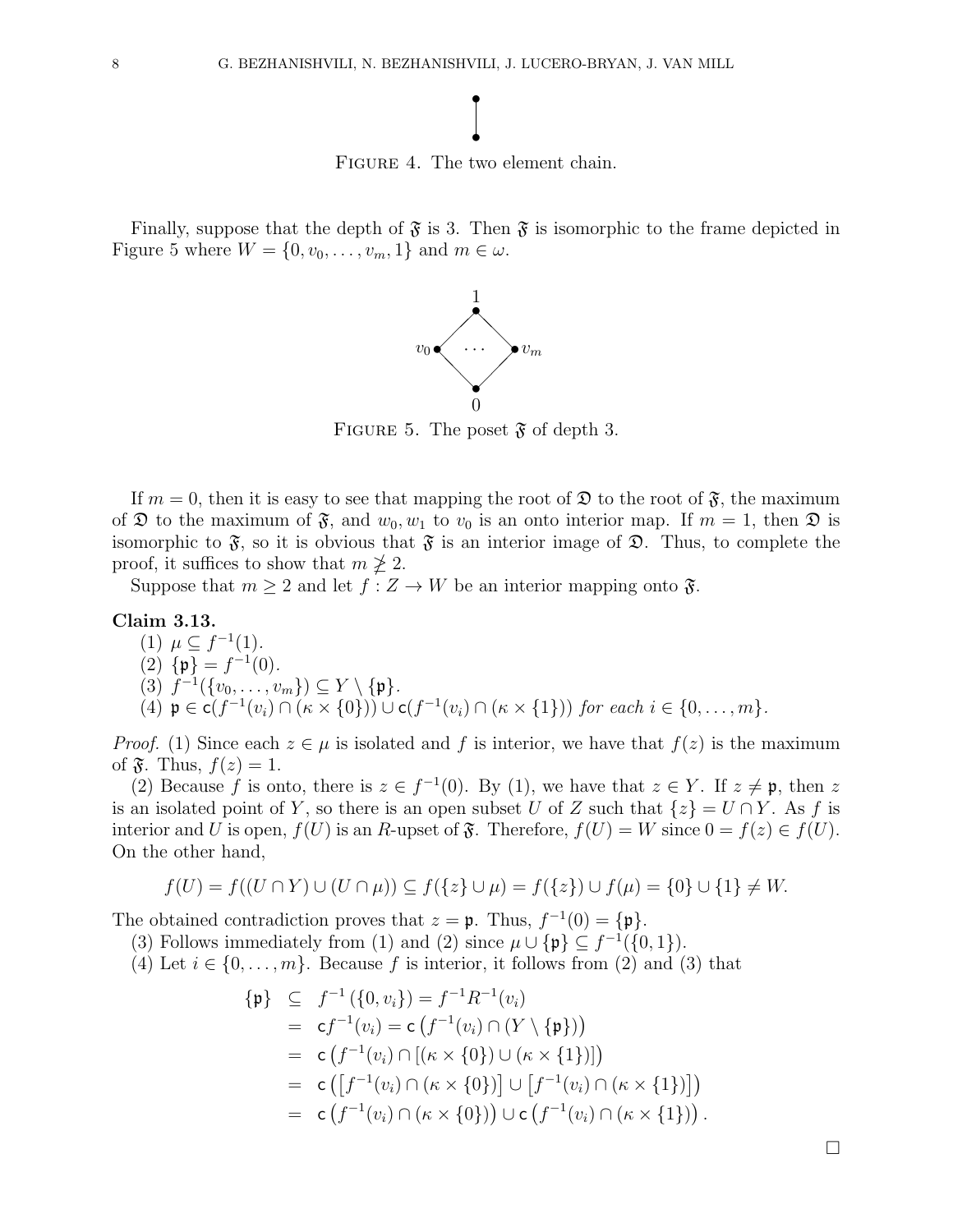Let

$$
\mathscr{F}_0 = \left\{ f^{-1}(1) \cap (\kappa \times \{0\}), f^{-1}(v_0) \cap (\kappa \times \{0\}), \dots, f^{-1}(v_m) \cap (\kappa \times \{0\}) \right\}
$$

and

$$
\mathscr{F}_1 = \left\{ f^{-1}(1) \cap (\kappa \times \{1\}), f^{-1}(v_0) \cap (\kappa \times \{1\}), \dots, f^{-1}(v_m) \cap (\kappa \times \{1\}) \right\}.
$$

Then both  $\mathscr{F}_0$  and  $\mathscr{F}_1$  are pairwise disjoint families of sets,  $\bigcup \mathscr{F}_0 = \kappa \times \{0\}$ , and  $\bigcup \mathscr{F}_1 =$  $\kappa \times \{1\}$ . We prove that there is a unique  $A_0 \in \mathscr{F}_0$  such that  $\mathfrak{p} \in cA_0$ . A similar proof yields a unique  $A_1 \in \mathscr{F}_1$  such that  $\mathfrak{p} \in cA_1$ .

Because  $\mathscr{F}_0$  is finite, we have

$$
\mathfrak{p} \in \mathsf{c}(\kappa \times \{0\}) = \mathsf{c}\left(\bigcup \mathscr{F}_0\right) = \bigcup_{A \in \mathscr{F}_0} \mathsf{c}A.
$$

Therefore, there is  $A_0 \in \mathscr{F}_0$  such that  $\mathfrak{p} \in cA_0$ . Since  $\mathfrak{p}$  is an ultrafilter,

$$
\mathfrak{p} \not\in \mathsf{c}((\kappa \times \{0\}) \setminus A_0) = \mathsf{c}\left(\bigcup \left(\mathscr{F}_0 \setminus \{A_0\}\right)\right) = \bigcup_{A \in \mathscr{F}_0 \setminus \{A_0\}} \mathsf{c}A.
$$

Thus,  $A_0$  is the unique member A of  $\mathcal{F}_0$  satisfying the property that  $\mathfrak{p} \in cA$ .

Since  $m \geq 2$ , by the Pigeonhole Principle, there is  $i \in \{0, 1, 2, \ldots, m\}$  such that  $A_0 \neq$  $f^{-1}(v_i) \cap (\kappa \times \{0\})$  and  $A_1 \neq f^{-1}(v_i) \cap (\kappa \times \{1\})$ . Thus,  $\mathfrak{p} \notin \mathsf{c}(f^{-1}(v_i) \cap (\kappa \times \{0\}))$  and  $\mathfrak{p} \notin \mathsf{c}(f^{-1}(v_i) \cap (\kappa \times \{1\})),$  which contradicts Claim 3.13(4). Consequently,  $m \ngeq 2$ , completing the proof.  $\Box$ 

# **Lemma 3.14.** The logic of Z is  $\mathsf{L}$ .

*Proof.* By Lemma 3.11,  $\mathfrak{D}$  is an interior image of Z. Therefore,  $\mathsf{L}(Z) \subseteq \mathsf{L}(\mathfrak{D}) = \mathsf{L}$  (see, e.g., [4, Prop. 2.9(2)]). Conversely, suppose that  $L(Z) \nvDash \varphi$ . Since Z is of Cantor-Bendixson rank 3,  $bd_3$  is a theorem of  $L(Z)$ . Therefore, by Segerberg's theorem (see, e.g., [10, Thm. 8.85]),  $L(Z)$  is complete with respect to finite rooted  $L(Z)$ -frames. Thus, there is a finite rooted  $\mathsf{L}(Z)$ -frame  $\mathfrak{F}$  such that  $\mathfrak{F} \not\models \varphi$ . As  $\mathfrak{F}$  is an  $\mathsf{L}(Z)$ -frame, by [6, Lem 6.2],  $\mathfrak{F}$  is an interior image of an open subspace U of Z. Let  $f: U \to \mathfrak{F}$  be an interior map, and let  $z \in U$  map to the root of  $\mathfrak{F}$ . Since Z is zero-dimensional, there is a clopen subset V of Z such that  $z \in V$  and  $V \subset U$ . Then the restriction of f to V is an interior mapping of V onto  $\mathfrak{F}$ . Because  $\mathfrak{F}$  has a maximum, we have that  $\mathfrak{F}$  is an interior image of Z by [7, Lem. 5.4]. By Lemma 3.12,  $\mathfrak{F}$  is an interior image of  $\mathfrak{D}$ . Therefore,  $\mathfrak{D} \not\models \varphi$ , and hence  $\mathsf{L}(\mathfrak{D}) \not\models \varphi$ . Thus,  $\mathsf{L}(Z) = \mathsf{L}(\mathfrak{D}) = \mathsf{L}$ .  $\Box$ 

As a consequence of Lemmas 3.8 and 3.14 we arrive at the main result of this section.

**Theorem 3.15.** If there exists a measurable cardinal, then there exists a normal space  $Z$ such that  $L(Z) = L$ .

# 4. Existence of a measurable cardinal is necessary

In this section we prove that the existence of a normal space Z such that  $L(Z) = L$  implies the existence of a measurable cardinal. Let Z be a normal space such that  $L(Z) = L$ .

**Lemma 4.1.** The space Z is an ED-space of modal Krull dimension 2 such that  $\mathfrak{D}$  is an interior image of Z.

*Proof.* As  $L(Z) = L$ , for each modal formula  $\varphi$  we have  $Z \models \varphi$  iff  $\mathfrak{D} \models \varphi$ . Since  $\mathfrak{D}$  has a maximum and is of depth 3, we have that

$$
\begin{array}{ccc} \mathfrak{D} & \models & \mathsf{g}\mathsf{a} \\ \mathfrak{D} & \models & \mathsf{bd}_3 \\ \mathfrak{D} & \not\models & \mathsf{bd}_2 \end{array}
$$

Therefore, Z is an ED-space of modal Krull dimension 2 (see Section 2.2).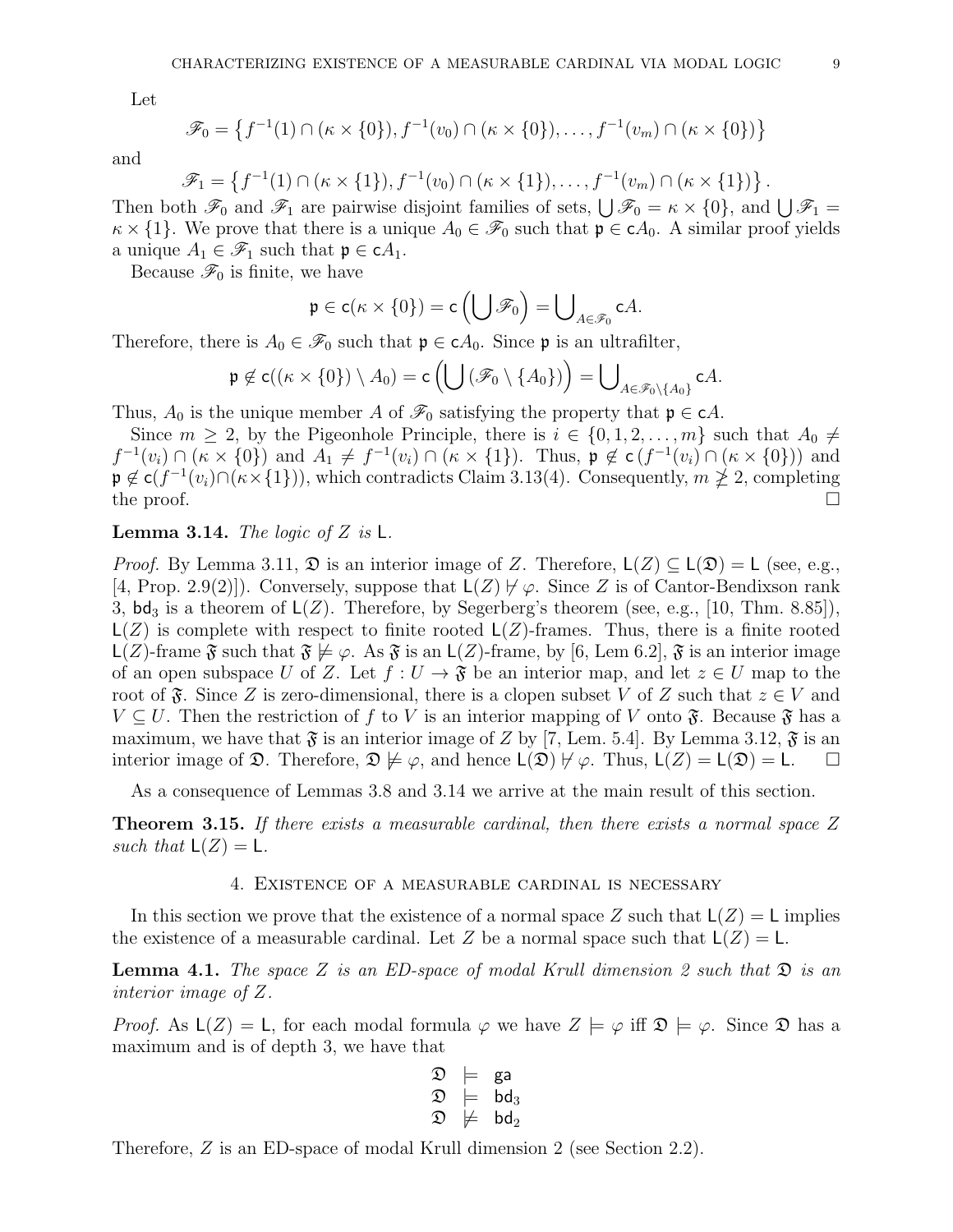Because  $\mathfrak{D} \models L(Z)$ , [6, Lem. 6.2] yields an open subspace U of Z and an onto interior map  $g: U \to D$ . Then there is  $z \in U$  with  $f(z) = r$ . Since Z is normal and ED, it is zero-dimensional. Hence, there is clopen V in Z such that  $z \in V \subseteq U$ . Noting that the restriction of q to V is an interior mapping onto  $\mathfrak{D}$ , it follows from [7, Lem. 5.4] that  $\mathfrak{D}$  is an interior image of  $Z$ .

# Remark 4.2.

- (1) Since  $\mathfrak D$  is a finite poset,  $\mathfrak D$  validates grz. Therefore, so does Z, and hence Z is HI.
- (2) Observe that  $\mathfrak D$  is not hereditarily ED since the subspace  $\{r, w_0, w_1\}$  is not ED. Because  $\mathfrak D$  is an interior image of Z, it follows that Z is not hereditarily ED.
- (3) Since  $Z$  is a Hausdorff ED-space that is not hereditarily ED,  $Z$  must be uncountable (see, e.g., [9, Cor. 2.1]).

**Definition 4.3.** Let  $f : Z \to \mathcal{D}$  be an onto interior mapping. Denote the fibers of f by



FIGURE 6. Depiction of  $Z$  partitioned by the fibers of  $f$ .

# Remark 4.4.

- (1) Clearly  $M$  is an open dense subset of  $Z$  (which is infinite as it is a dense subset of an infinite  $T_1$ -space).
- (2) We also have that A is a closed nowhere dense subset of  $Z \setminus M$ . Therefore, A is discrete. More generally, any nonempty nowhere dense subset N of  $Z \setminus M$  is discrete. To see this, since  $\text{mdim}(Z) = 2$ , the definition of modal Krull dimension gives that  $\text{mdim}(Z \setminus M) \leq 1$  and  $\text{mdim}(N) \leq 0$ . As  $N \neq \emptyset$ , we have that  $\text{mdim}(N) = 0$ . Thus, N is discrete by [5, Rem.  $4.8 \&$  Thm.  $4.9$ ].

**Lemma 4.5.** There is a normal subspace U of Z such that  $U \cap A$  is a singleton and  $L(U) = L$ .

*Proof.* Let  $a \in A$ . Since A is discrete and Z is zero-dimensional, there is a clopen subset U of Z such that  ${a} = U \cap A$ . As U is closed in Z, the subspace U is normal. Because U is open in Z, the restriction  $f|_U$  of f to U is interior. Since  $U \cap A \neq \emptyset$ , we have that  $r \in f(U)$ . As  $f(U)$  is an upset,  $D = \Upsilon \subseteq f(U) \subseteq D$ . Therefore,  $f|_U$  is onto and  $\mathfrak D$  is an interior image of U. By [4, Prop. 2.9],  $L(U) \subseteq L = L(Z) \subseteq L(U)$ , so  $L(U) = L$ , completing the proof.  $\square$ 

By Lemma 4.5, we may assume without loss of generality that A is a singleton, say  $\{a\}$ , yielding that  $Z = B_0 \cup \{a\} \cup B_1 \cup M$  (see Figure 7).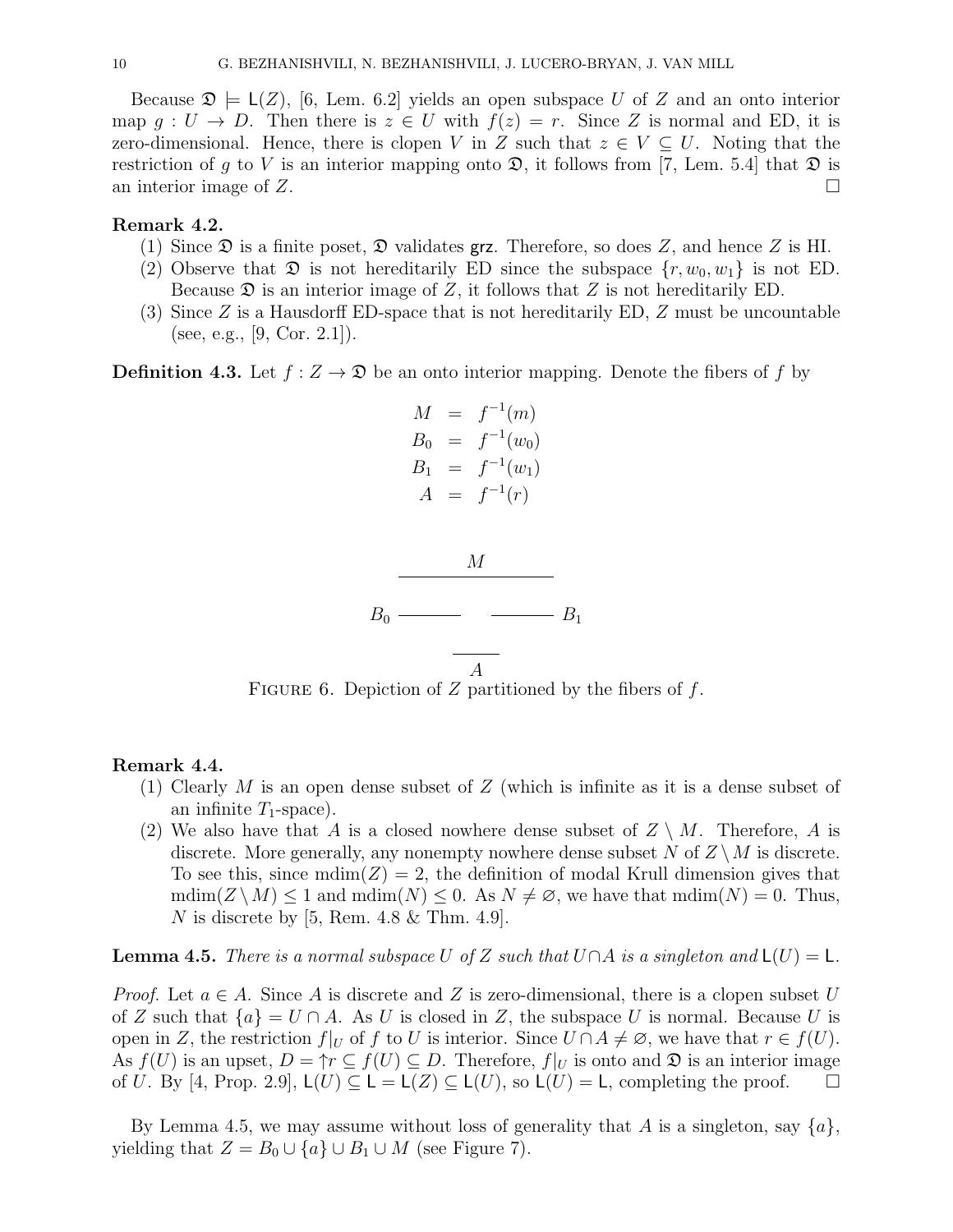

FIGURE 7. Reducing  $A$  to a singleton.

 $A = \{a\}$ 

#### **Lemma 4.6.** We have that  $a \notin cN$  for any nowhere dense subset N of the subspace  $B_0 \cup B_1$ .

*Proof.* We first show that  $N \cup A$  is nowhere dense in  $Z \setminus M$ . Let U be open in  $Z \setminus M$ with  $U \subseteq c(N \cup A)$ . Since A is closed,  $U \subseteq c(N) \cup A$ . Therefore,  $U \setminus A \subseteq c(N) \setminus A =$  $c(N) \cap (B_0 \cup B_1)$ , which is the closure of N relative to  $B_0 \cup B_1$ . Because  $U \setminus A$  is open and N is nowhere dense in  $B_0 \cup B_1$ , we have that  $U \setminus A = \emptyset$ , so  $U \subseteq A$ . By Remark 4.4(2), A is a closed nowhere dense subset of  $Z \setminus M$ , hence  $U = \emptyset$ . Thus,  $N \cup A$  is nowhere dense in  $Z \setminus M$ . Applying Remark 4.4(2) again yields that  $N \cup A$  is discrete. Consequently, there is an open set V in Z such that  ${a} = V \cap (N \cup A)$ . As

$$
V \cap N \subseteq V \cap (N \cup A) = \{a\} \subseteq Z \setminus (B_0 \cup B_1) \subseteq Z \setminus N,
$$

it must be the case that  $V \cap N = \emptyset$ , so  $a \notin \mathbf{c}N$ .

We recall that a normal space X is an F-space if any two disjoint open  $F_{\sigma}$ -sets in X have disjoint closures in X (see, e.g., [19, Lem. 1.2.2(b)]). Being a normal ED-space, it follows from [15, Exercise 14N.4] that  $Z$  is an  $F$ -space.

**Definition 4.7.** Let Y denote the subspace  $B_0 \cup \{a\} \cup B_1$  of Z.

Because  $Y = Z\backslash M$  is closed in Z, we have that Y is a normal F-space by [19, Lem. 1.2.2(d)]. We require the following definition.

**Definition 4.8.** (See, e.g., [20, p. 37]) A point x of a space X is called a P-point provided for any  $G_{\delta}$ -set S in X we have that  $x \in S$  implies  $x \in iS$ .

**Remark 4.9.** By taking complements we obtain that  $x \in X$  is a P-point iff for each  $F_{\sigma}$ -set S in X we have that  $x \notin S$  implies  $x \notin \mathcal{S}$ . This will be utilized in Lemma 4.16(5).

**Lemma 4.10.** Either a is a P-point in the subspace  $B_0 \cup \{a\}$  or a P-point in the subspace  $B_1 \cup \{a\}.$ 

*Proof.* Suppose not. Then we show that there are disjoint open  $F_{\sigma}$ -sets  $U_0$  and  $U_1$  of Y whose closures have nonempty intersection, which is a contradiction since  $Y$  is a normal F-space. We only show how to construct  $U_0$  because  $U_1$  is constructed similarly. Since a is not a P-point in  $B_0 \cup \{a\}$ , for each  $n \in \omega$ , there is  $W_n$  open in  $B_0 \cup \{a\}$  such that  $a \in \bigcap_{n \in \omega} W_n$  but  $a \notin i(\bigcap_{n \in \omega} W_n)$ , where i is taken in  $B_0 \cup \{a\}$ . As Z is zero-dimensional,  $B_0 \cup \{a\}$  is zero-dimensional. Thus, for each  $n \in \omega$ , there is  $V_n$  clopen in  $B_n \cup \{a\}$  such that  $a \in V_n \subseteq W_n$ . Clearly,  $a \in V := \bigcap_{n \in \omega} V_n$  and V is a closed  $G_{\delta}$ -set in  $B_0 \cup \{a\}$ . Moreover,  $a \notin iV$  since  $V \subseteq \bigcap_{n \in \omega} W_n$  and  $a \notin i(\bigcap_{n \in \omega} W_n)$ . Put  $U_0 = (B_0 \cup \{a\}) \setminus V$ . Then  $U_0$  is an open  $F_{\sigma}$ -set in  $B_0 \cup \{a\}$  such that  $a \notin U_0$  and  $a \in \mathbf{c}U_0$ . Clearly  $U_0 \subseteq B_0$ , and so  $U_0$  is open in  $B_0$ . As  $B_0 = Y \cap f^{-1} \uparrow w_0$  is open in Y, it follows that  $U_0$  is open in Y. Because  $B_0 \cup \{a\}$ is closed in Y and  $U_0$  is an  $F_{\sigma}$ -set in  $B_0 \cup \{a\}$ , we have that  $U_0$  is an  $F_{\sigma}$ -set in Y. Thus,  $U_0$ is an open  $F_{\sigma}$ -set in Y such that  $a \in \mathbf{c}U_0$ . Analogously, there is an open  $F_{\sigma}$ -set  $U_1$  in Y such that  $a \in \mathcal{C}V_1$ . By construction,  $U_0 \subseteq B_0$  and  $U_1 \subseteq B_1$ , so  $U_0$  and  $U_1$  are disjoint. On the other hand,  $a \in \mathbf{c}U_0 \cap \mathbf{c}U_1$ , yielding the desired contradiction.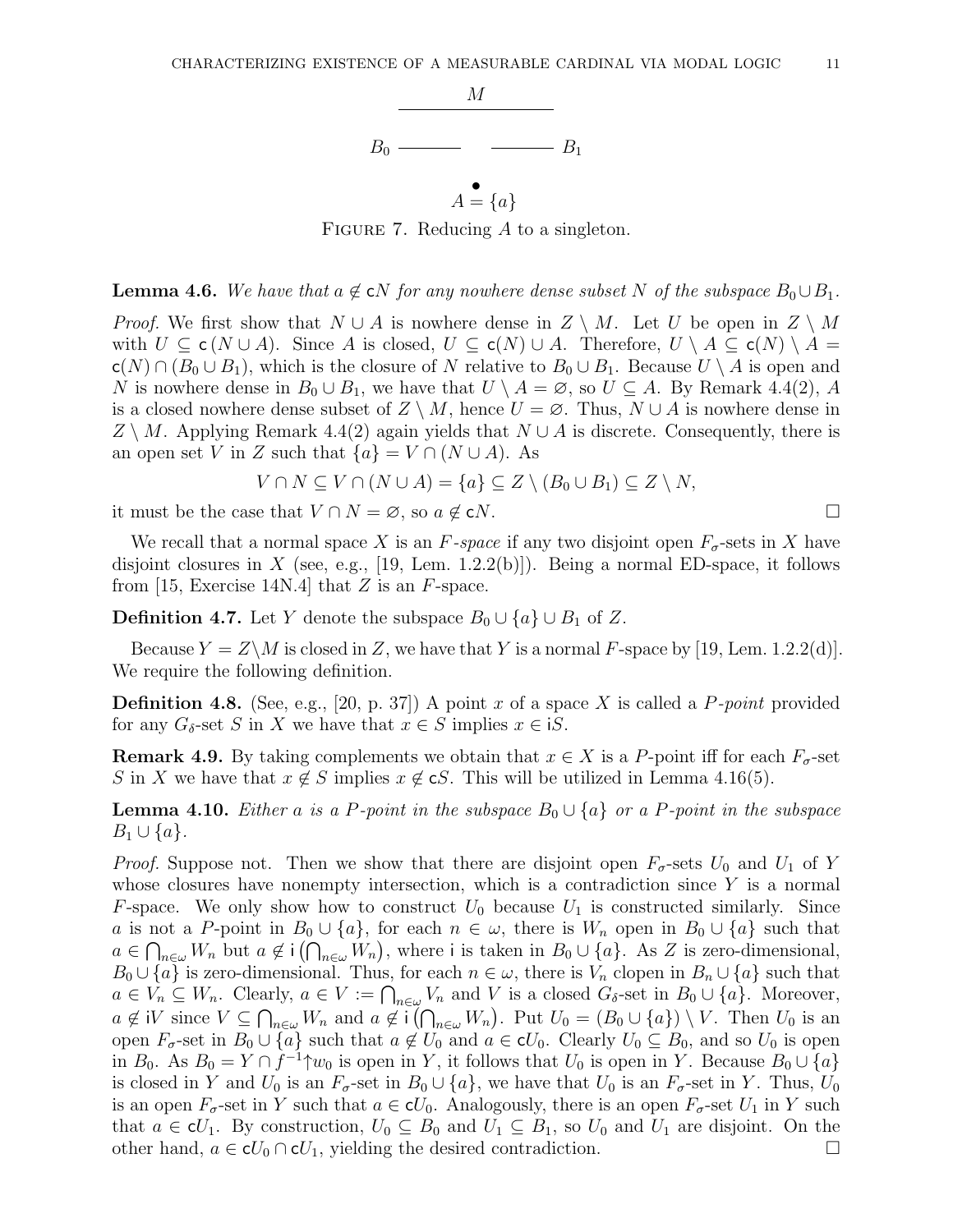**Convention 4.11.** Without loss of generality we assume that a is a P-point in  $X := B_0 \cup \{a\}$ .

**Remark 4.12.** Since X is closed in Z, the closure in X of any subset S of X coincides with the closure of S in Z. Therefore, there is no ambiguity in writing  $cS$  whenever  $S \subseteq X$ .

The following lemma is an easy consequence of Zorn's lemma, and we skip its proof.

**Lemma 4.13.** There is a family  $\mathcal F$  of subsets of X that is maximal with respect to the following two properties:

- (1) Each  $F \in \mathscr{F}$  is a nonempty clopen in X such that  $a \notin F$ ;
- (2) The family  $\mathscr F$  is pairwise disjoint.

**Lemma 4.14.** Let  $N = B_0 \setminus \bigcup \mathscr{F}$ . Then we have:

- (1)  $\bigcup \mathcal{F}$  is open in both X and  $B_0$ .
- (2)  $\bigcup \mathcal{F}$  is dense in both  $B_0$  and X.
- (3) N is closed in Z.
- (4) There is a clopen subspace U of Z such that  $U \cap N = \emptyset$  and  $\mathsf{L}(U) = \mathsf{L}$ .

*Proof.* (1) Since  $\bigcup \mathscr{F}$  is a union of clopen subsets of X, it is open in X. Also, since  $a \notin F$ for each  $F \in \mathscr{F}$ , we have that  $\bigcup \mathscr{F} \subseteq B_0$ , and hence it is also open in  $B_0$ .

(2) Let  $z \in B_0$ . If  $z \notin \mathsf{c}(\bigcup \mathscr{F})$ , then as X is zero-dimensional, there is clopen V in X such that  $z \in V$  and  $V \cap \bigcup \mathscr{F} = \emptyset$ . Since  $z \neq a$ , we may assume that  $a \notin V$  (by shrinking V further if necessary). But this contradicts the maximality of  $\mathscr F$  because the family  $\{V\} \cup \mathscr F$ satisfies the conditions of Lemma 4.13. Thus,  $z \in \mathsf{c}(\bigcup \mathscr{F})$ , and so  $\bigcup \mathscr{F}$  is dense in  $B_0$ . Finally, since  $a \in \mathbf{c}B_0$ , we conclude that  $\bigcup \mathcal{F}$  is dense in X.

(3) It suffices to show that N is closed in X. For any  $z \in B_0 \setminus N$ , we have that  $\bigcup \mathscr{F}$  is open in X and  $z \in \bigcup \mathscr{F}$ . Since  $N \cap \bigcup \mathscr{F} = \varnothing$ , it follows that  $z \notin \mathsf{c}N$ . Because  $\{B_0 \setminus N, N, \{a\}\}$  is a partition of X, it remains to show that  $a \notin \mathsf{c}N$ . But (1) and (2) imply that N is nowhere dense in  $B_0$ , hence nowhere dense in  $B_0 \cup B_1$ . This yields that  $a \notin \infty$  by Lemma 4.6.

(4) Since  $\{a\}$  and N are closed in the zero-dimensional normal space Z, there is U clopen in Z such that  $a \in U$  and  $U \cap N = \emptyset$ . Because U is open, the restriction of f as defined in Definition 4.3 is an interior map from U to  $\mathfrak{D}$ . To see that it is onto, observe that  $U \cap M \neq \emptyset$ since M is dense in Z, and both  $U \cap B_0$  and  $U \cap B_1$  are nonempty because  $a \in \mathbf{c}B_0$ ,  $\mathbf{c}B_1$ and  $a \in U$ . Therefore,  $\mathfrak D$  is an interior image of Z, and so  $\mathsf L(U) \subseteq \mathsf L = \mathsf L(Z) \subseteq L(U)$  by [4, Prop. 2.9. Thus,  $L(U) = L$ .

Let U be the clopen subspace of Z constructed in the proof of Lemma 4.14(4). Then U is normal since it is a closed subspace of a normal space. In addition, a remains a P-point of  $X \cap U$  because  $X \cap U$  is an open subspace of X and a is a P-point of X. Therefore, without loss of generality we may assume that  $Z = U$ . Thus,  $B_0 = \bigcup \mathscr{F}$  and  $N = \emptyset$ .

## Definition 4.15.

- (1) Let  $\kappa$  be the cardinality of  $\mathscr{F}$ , and let  $\varphi : \kappa \to \mathscr{F}$  be a bijection. Denoting  $\varphi(\alpha)$  by  $F_{\alpha}$ , we may write  $\mathscr{F} = \{F_{\alpha} \mid \alpha \in \kappa\}.$
- (2) Let

$$
\mathscr{G} = \left\{ \Gamma \subseteq \kappa \mid a \in \mathsf{c}\left(\bigcup_{\alpha \in \Gamma} F_{\alpha}\right) \right\}.
$$

We are ready to prove the main lemma of this section.

# Lemma 4.16.

- (1) If  $\Gamma \in \mathscr{G}$  and  $\Gamma \subseteq \Lambda$ , then  $\Lambda \in \mathscr{G}$ .
- (2) For any  $\Gamma \subseteq \kappa$ , exactly one of  $\Gamma, \kappa \setminus \Gamma$  belongs to  $\mathscr{G}$ .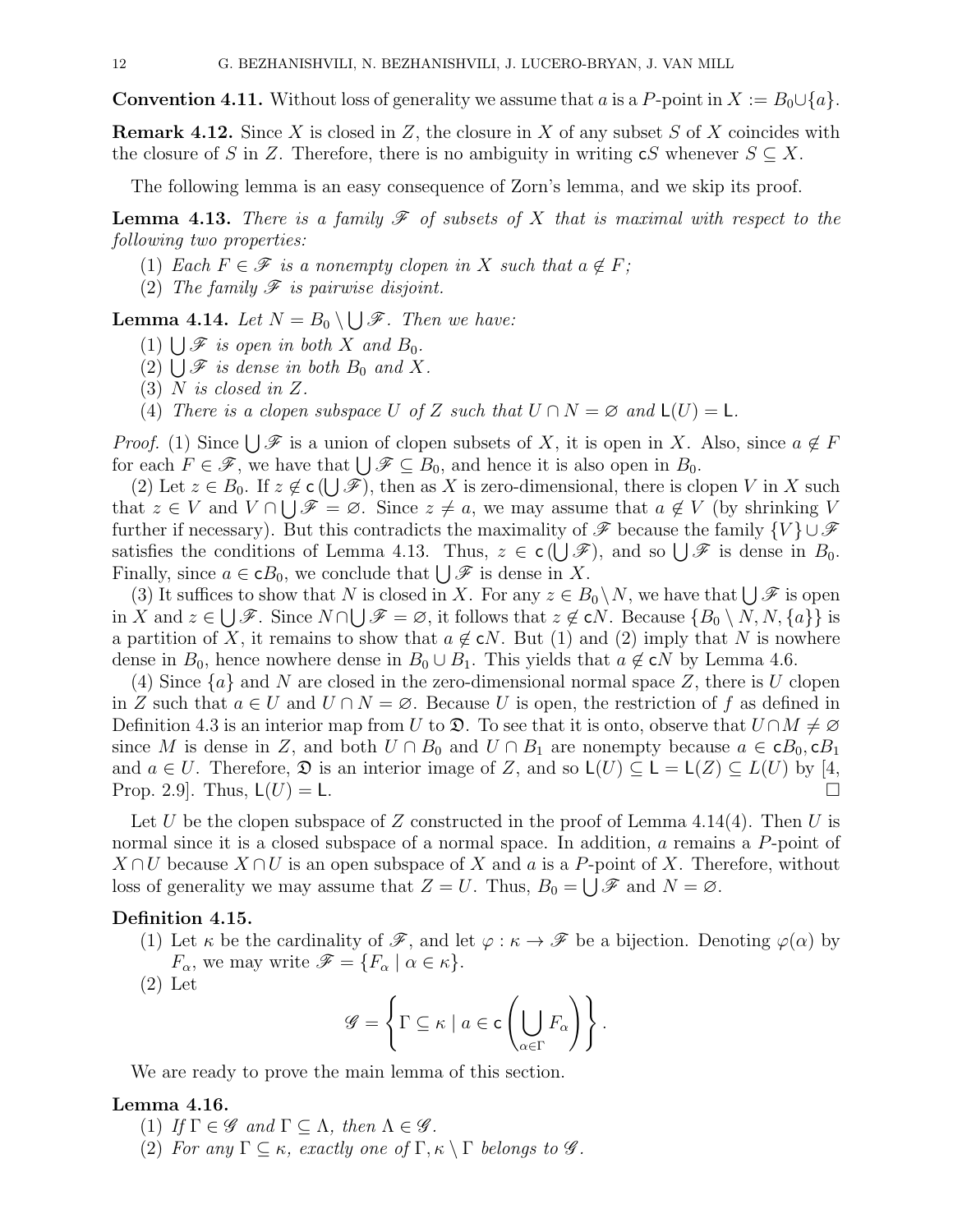- (3) If  $\Gamma, \Lambda \in \mathscr{G}$ , then  $\Gamma \cap \Lambda \in \mathscr{G}$ .
- (4)  $\mathscr G$  is a free ultrafilter on  $\kappa$ .
- (5)  $\mathscr G$  is countably complete.

*Proof.* (1) Let  $\Gamma \in \mathscr{G}$  and  $\Gamma \subseteq \Lambda$ . Then  $\bigcup_{\alpha \in \Gamma} F_{\alpha} \subseteq \bigcup_{\alpha \in \Lambda} F_{\alpha}$ , yielding

$$
a \in \mathsf{c}\left(\bigcup_{\alpha \in \Gamma} F_{\alpha}\right) \subseteq \mathsf{c}\left(\bigcup_{\alpha \in \Lambda} F_{\alpha}\right).
$$

Thus,  $\Lambda \in \mathscr{G}$ .

(2) Let  $\Gamma \subseteq \kappa$ . We have that

$$
a \in \mathbf{c}B_0 = \mathbf{c} \left( \bigcup_{\alpha \in \kappa} F_{\alpha} \right) = \mathbf{c} \left( \bigcup_{\alpha \in \Gamma} F_{\alpha} \cup \bigcup_{\alpha \in \kappa \setminus \Gamma} F_{\alpha} \right) = \mathbf{c} \left( \bigcup_{\alpha \in \Gamma} F_{\alpha} \right) \cup \mathbf{c} \left( \bigcup_{\alpha \in \kappa \setminus \Gamma} F_{\alpha} \right).
$$

Therefore,  $\Gamma \in \mathscr{G}$  or  $\kappa \setminus \Gamma \in \mathscr{G}$ . Suppose that both  $\Gamma$  and  $\kappa \setminus \Gamma$  belong to  $\mathscr{G}$ . Then the frame  $\mathfrak F$  depicted in Figure 5 with  $m = 2$  is an interior image of Z via the mapping  $g: Z \to W$ given by

$$
g(z) = \begin{cases} 1 & \text{if } z \in M \\ v_0 & \text{if } z \in \bigcup_{\alpha \in \Gamma} F_{\alpha} \\ v_1 & \text{if } z \in \bigcup_{\alpha \in \kappa \setminus \Gamma} F_{\alpha} \\ v_2 & \text{if } z \in B_1 \\ 0 & \text{if } z = a \end{cases}
$$

The function g is depicted in Figure 8 where each fiber of g is labeled to the right by its image in W.

$$
\frac{M}{\bigcup_{\alpha \in \Gamma} F_{\alpha}} v_0 \frac{M}{\bigcup_{\alpha \in \kappa \setminus \Gamma} F_{\alpha}} v_1 \frac{M}{B_1} v_2
$$

FIGURE 8. The function  $g: Z \to W$ .

This yields that  $\mathfrak{F} \models L(Z) = L$ , which is a contradiction since  $\mathfrak{F} \not\models L$ . Thus, exactly one of Γ or  $\kappa \setminus \Gamma$  is a member of  $\mathscr{G}$ .

(3) If  $\Gamma \cap \Lambda \notin \mathscr{G}$ , then  $a \notin \mathsf{c}\left(\bigcup_{\alpha \in \Gamma \cap \Lambda} F_{\alpha}\right)$ . On the other hand,

$$
a\in\mathsf{c}\left(\bigcup_{\alpha\in\Gamma}F_\alpha\right)=\mathsf{c}\left(\bigcup_{\alpha\in\Gamma\cap\Lambda}F_\alpha\cup\bigcup_{\alpha\in\Gamma\backslash\Lambda}F_\alpha\right)=\mathsf{c}\left(\bigcup_{\alpha\in\Gamma\cap\Lambda}F_\alpha\right)\cup\mathsf{c}\left(\bigcup_{\alpha\in\Gamma\backslash\Lambda}F_\alpha\right).
$$

Therefore,  $a \in \mathsf{c}\left(\bigcup_{\alpha \in \Gamma \backslash \Lambda} F_{\alpha}\right)$ . Thus,  $\Gamma \setminus \Lambda \in \mathscr{G}$ . Since  $\Gamma \setminus \Lambda \subseteq \kappa \setminus \Lambda$ , (1) implies that  $\kappa \setminus \Lambda \in \mathscr{G}$ . However, as  $\Lambda \in \mathscr{G}$ , (2) implies that  $\kappa \setminus \Lambda \notin \mathscr{G}$ . The obtained contradiction proves that  $\Gamma \cap \Lambda \in \mathscr{G}$ .

(4) That  $\mathscr G$  is an ultrafilter follows from (1), (2), and (3). To see that  $\mathfrak G$  is free, let  $\alpha \in \kappa$ . Then  $F_{\alpha}$  is clopen in X and  $a \notin F_{\alpha}$ . Therefore,  $a \notin \mathsf{c}F_{\alpha}$ , yielding that  $\{\alpha\} \notin \mathscr{G}$ . Thus,  $\mathscr{G}$  is a free ultrafilter.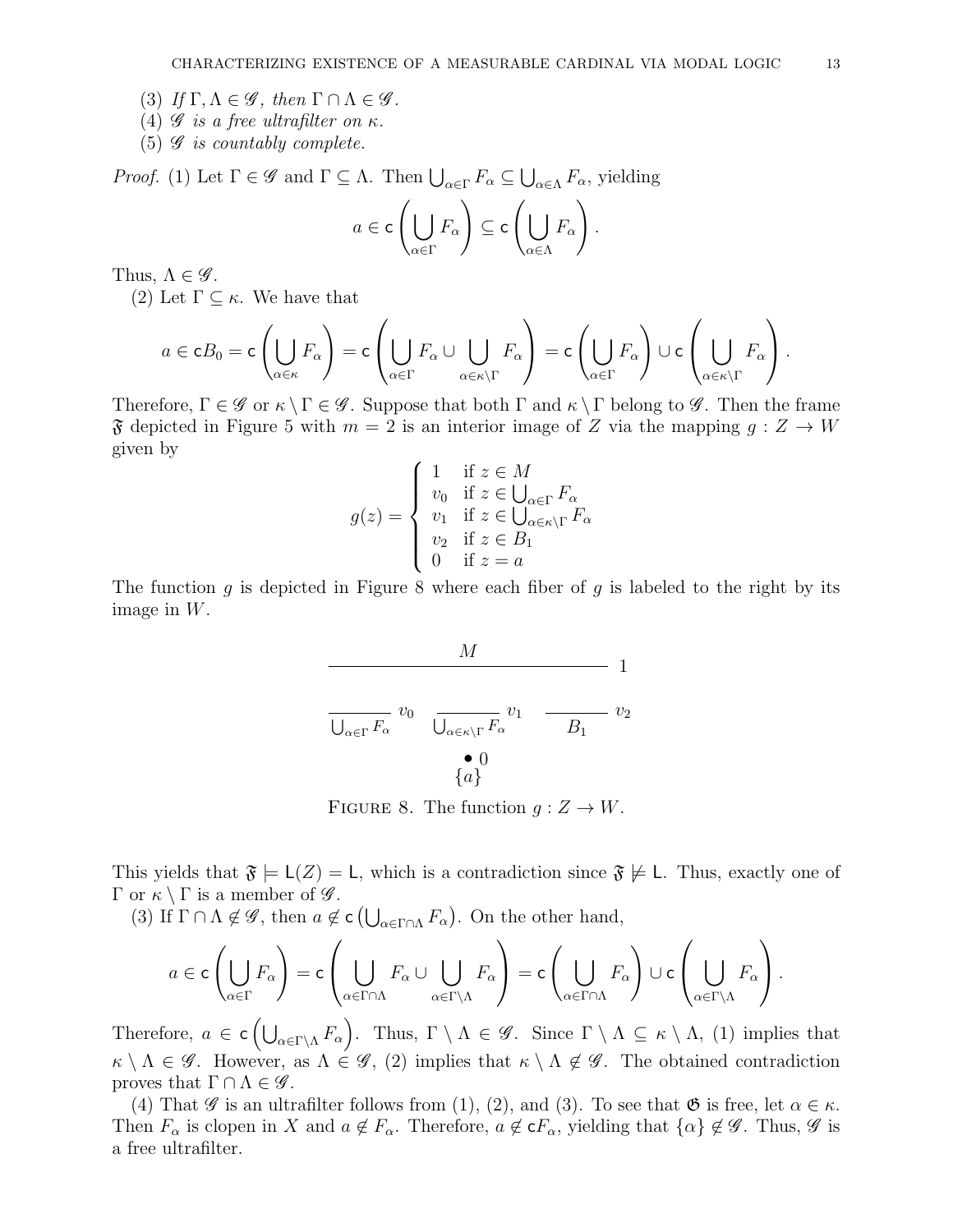(5) Let  $\Lambda_n \in \mathscr{G}$  for each  $n \in \omega$  and let  $\Gamma := \bigcap_{n \in \omega} \Lambda_n \notin \mathscr{G}$ . For  $n \in \omega$  set  $\Gamma_n = \bigcap_{i=0}^n \Lambda_i$ . Then  $\Gamma_n \in \mathscr{G}$  by (3),  $\Gamma_{n+1} \subseteq \Gamma_n$ , and  $\Gamma = \bigcap_{n \in \omega} \Gamma_n$ . For  $n \in \omega$  set  $\Delta_n = \Gamma_n \setminus \Gamma_{n+1}$ . Since  $\mathscr{G}$ is an ultrafilter,  $\Delta_n \notin \mathscr{G}$  for each  $n \in \omega$ .

# **Claim 4.17.** The set  $\bigcup_{\alpha \in \Delta_n} F_{\alpha}$  is clopen in X.

*Proof.* Clearly  $\bigcup_{\alpha \in \Delta_n} F_\alpha$  is open in X since each  $F \in \mathscr{F}$  is clopen in X. To see that  $\bigcup_{\alpha \in \Delta_n} F_\alpha$ is closed in X we show that  $\mathsf{c}\left(\bigcup_{\alpha\in\Delta_n}F_\alpha\right)=\bigcup_{\alpha\in\Delta_n}F_\alpha$ . As X is closed in Z, we have that  $\mathsf{c}\left(\bigcup_{\alpha\in\Delta_n}F_\alpha\right)\subseteq X$ . Let  $z\in X\setminus\bigcup_{\alpha\in\Delta_n}F_\alpha$ . We show that  $z\not\in\mathsf{c}\left(\bigcup_{\alpha\in\Delta_n}F_\alpha\right)$ . Either  $z=a$  or  $z \in B_0$ . The former case is clear since  $\Delta_n \notin \mathscr{G}$  implies that  $z = a \notin \mathsf{c}(\bigcup_{\alpha \in \Delta_n} F_\alpha)$ . Suppose  $z \in B_0$ . Then there is  $\beta \in \kappa$  such that  $z \in F_\beta$ . Since  $z \notin \bigcup_{\alpha \in \Delta_n} F_\alpha$ , it follows that  $\beta \notin \Delta_n$ . Because  $F_\beta$  is clopen in X, there is U open in Z such that  $\widetilde{F}_\beta = U \cap X$ . Clearly  $z \in U$ . As  $\mathscr F$  is pairwise disjoint, we have that

$$
U \cap \bigcup_{\alpha \in \Delta_n} F_{\alpha} = U \cap \bigcup_{\alpha \in \Delta_n} (X \cap F_{\alpha}) = \bigcup_{\alpha \in \Delta_n} (U \cap X \cap F_{\alpha}) = \bigcup_{\alpha \in \Delta_n} (F_{\beta} \cap F_{\alpha}) = \varnothing.
$$
  
refore,  $z \notin \mathbf{C} \left( \bigcup_{\alpha \in \Delta_n} F_{\alpha} \right)$ .

Therefore,  $z \notin \mathsf{c}\left(\bigcup_{\alpha \in \Delta_n} F_\alpha\right)$ 

As  $\Gamma_0 \setminus \Gamma = \bigcup_{n \in \omega} \Delta_n$ , it follows from Claim 4.17 that

$$
\bigcup_{\alpha \in \Gamma_0 \backslash \Gamma} F_{\alpha} = \bigcup_{n \in \omega} \left( \bigcup_{\alpha \in \Delta_n} F_{\alpha} \right)
$$

is an open  $F_{\sigma}$ -set in X. Moreover,  $a \in \mathsf{c}\left(\bigcup_{\alpha \in \Gamma_0 \setminus \Gamma} F_{\alpha}\right)$  because  $\Gamma_0 \setminus \Gamma \in \mathscr{G}$ . But  $a \notin$  $\bigcup_{\alpha\in\Gamma_0\backslash\Gamma}F_\alpha$  since  $a\notin F_\alpha$  for each  $\alpha\in\kappa$ . This implies that a is not a P-point of X (see Remark 4.9). The obtained contradiction proves that  $\mathscr G$  is countably complete.

As a consequence of Lemma 4.16 and Section 2.3, we obtain:

**Lemma 4.18.** The cardinal  $\kappa$  is Ulam-measurable, and hence there exists a measurable cardinal.

Consequently, we have proved the following result.

**Theorem 4.19.** If there exists a normal space Z such that  $L(Z) = L$ , then there exists a measurable cardinal.

Putting Theorems 3.15 and 4.19 together yields the main result of the paper:

**Theorem 4.20.** There exists a measurable cardinal iff there exists a normal space  $Z$  such that  $L(Z) = L$ .

We conclude the paper by the following open problem:

Problem 4.21. In Theorem 4.20 can 'normal' be replaced by 'Tychonoff'?

Clearly the interesting implication is to prove that the existence of a Tychonoff space whose logic is L implies the existence of a measurable cardinal.

#### **REFERENCES**

- 1. P. Aczel, Non-well-founded sets, CSLI Lecture Notes, vol. 14, Stanford University, Center for the Study of Language and Information, Stanford, CA, 1988.
- 2. A. Baltag, STS: a structural theory of sets, Log. J. IGPL 7 (1999), no. 4, 481–515.
- 3. J. Barwise and L. Moss, Vicious circles, CSLI Lecture Notes, vol. 60, CSLI Publications, Stanford, CA, 1996.